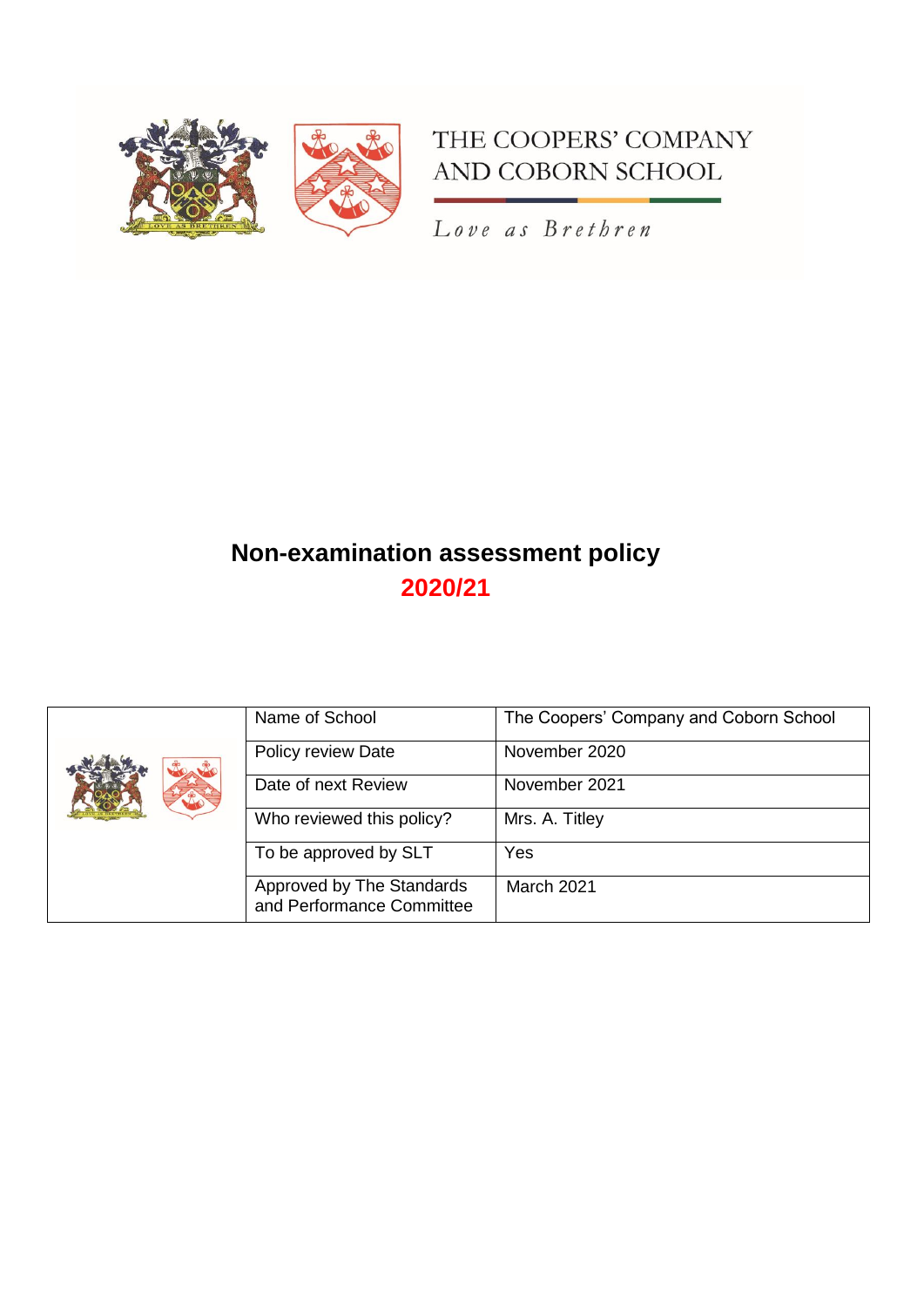

| <b>Contents</b>                                                                                                 |  |
|-----------------------------------------------------------------------------------------------------------------|--|
|                                                                                                                 |  |
|                                                                                                                 |  |
|                                                                                                                 |  |
|                                                                                                                 |  |
| Procedures for planning and managing non-examination assessments identifying staff roles and responsibilities 2 |  |
|                                                                                                                 |  |
|                                                                                                                 |  |
|                                                                                                                 |  |
|                                                                                                                 |  |
|                                                                                                                 |  |
|                                                                                                                 |  |
|                                                                                                                 |  |
|                                                                                                                 |  |
|                                                                                                                 |  |
|                                                                                                                 |  |
|                                                                                                                 |  |
|                                                                                                                 |  |
|                                                                                                                 |  |
|                                                                                                                 |  |
|                                                                                                                 |  |
|                                                                                                                 |  |
|                                                                                                                 |  |
|                                                                                                                 |  |
|                                                                                                                 |  |
|                                                                                                                 |  |
|                                                                                                                 |  |
|                                                                                                                 |  |
|                                                                                                                 |  |
|                                                                                                                 |  |
|                                                                                                                 |  |
|                                                                                                                 |  |
|                                                                                                                 |  |
| Spoken Language Endorsement for GCSE English Language specifications designed for use in England  2             |  |
|                                                                                                                 |  |
|                                                                                                                 |  |
| A-level specifications where non-examined assessments are undertaken (marked with an asterisk) 4                |  |
| GCSE specifications where non-examined assessments are undertaken (marked with an asterisk) 6                   |  |
|                                                                                                                 |  |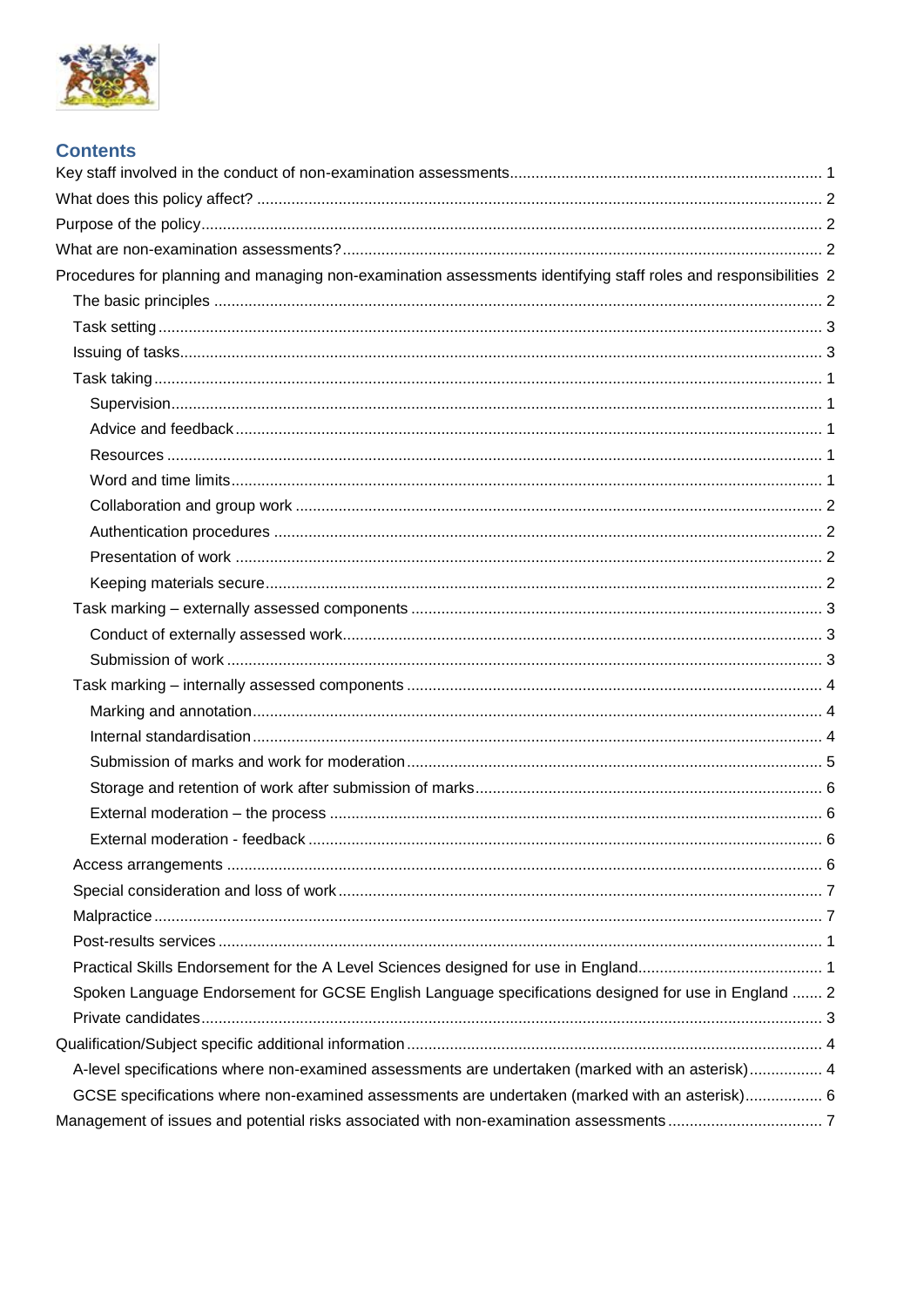

# <span id="page-2-0"></span>**Key staff involved in the conduct of non-examination assessments**

| <b>Role</b>            | Name(s)                                                                                                     |
|------------------------|-------------------------------------------------------------------------------------------------------------|
| Head of centre         | Ms. S. Hay                                                                                                  |
| SLT member(s)          | Mr. R. Bell<br>Mr. M. Duncan<br>Mrs. J. Harris<br><b>Mrs R. Carron</b><br>Mr. J. Dudley-Hart<br>Mr. N. Iles |
| <b>SENCo</b>           | Mrs. R. Carron                                                                                              |
| <b>Assistant SENCo</b> | Mrs. V. Bradley                                                                                             |
| Exams office           | Mrs. A. Titley - Examinations and Data Manager<br>Mrs. L. Butler - Exams Assistant                          |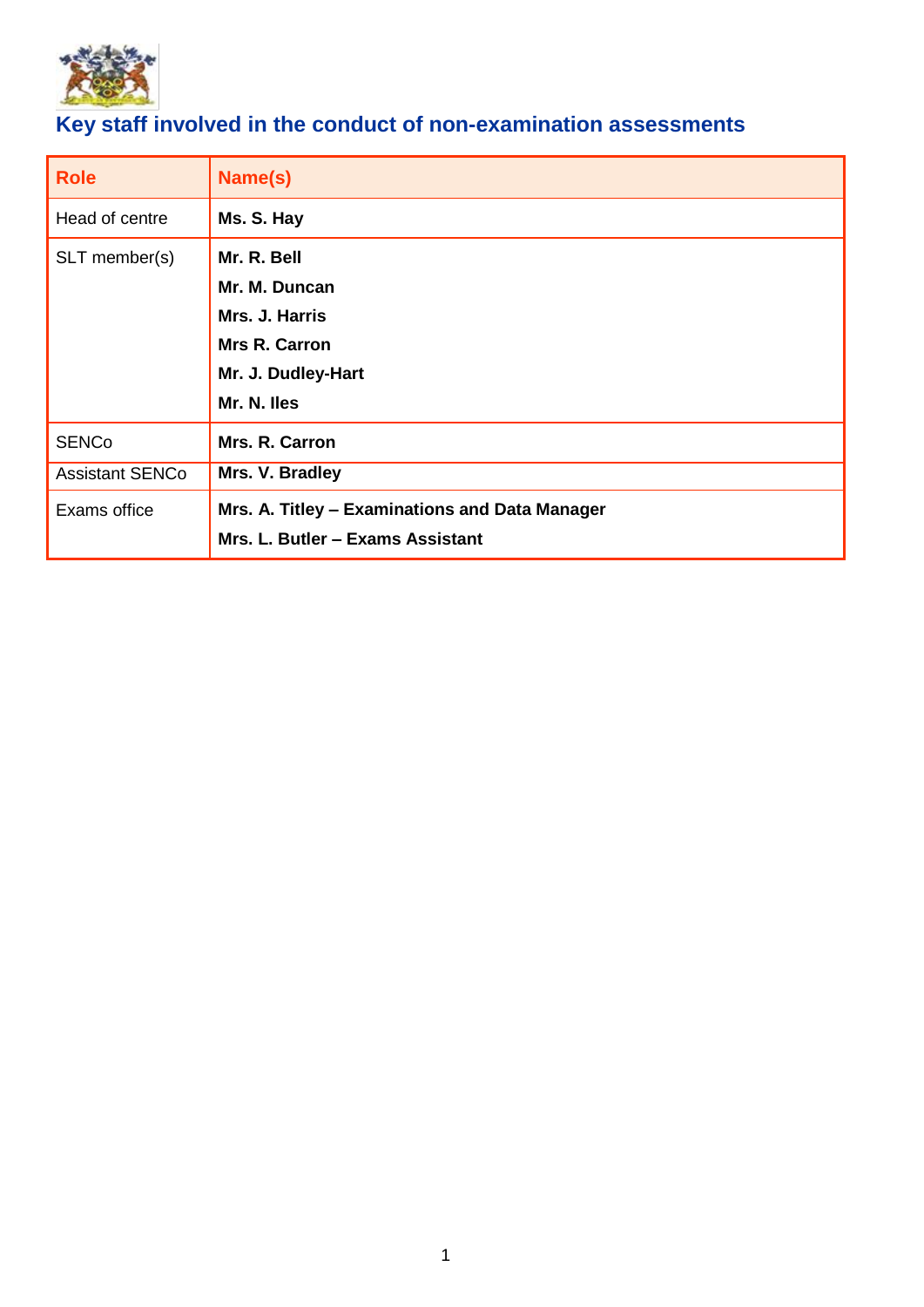

## <span id="page-3-0"></span>**What does this policy affect?**

This policy affects the delivery of subjects of reformed GCE and GCSE qualifications which contain a component(s) of non-examination assessment.

*"The regulator's definition of an examination is very narrow. In effect, any type of assessment that is not 'externally set and taken by candidates at the same time under controlled conditions' is classified as non-examination assessment (NEA). 'NEA' therefore includes, but is not limited to, internal assessment. Externally marked and/or externally set practical examinations taken at different times across centres are classified as 'NEA'."*

> [JCQ publication *Instructions for conducting non-examination assessments*, Foreword] This publication is further referred to in this policy as [NEA](http://www.jcq.org.uk/exams-office/non-examination-assessments)

## <span id="page-3-1"></span>**Purpose of the policy**

The purpose of this policy, as defined by JCQ, is to:-

- *cover procedures for planning and managing non-examination assessments;*
- *define staff roles and responsibilities with respect to non-examination assessments;*
- *manage risks associated with non-examination assessments.*

The policy will need to cover all types of non-examination assessment.

[\[NEA](http://www.jcq.org.uk/exams-office/non-examination-assessments) 1]

## <span id="page-3-2"></span>**What are non-examination assessments?**

This is explained in [NEA](http://www.jcq.org.uk/exams-office/non-examination-assessments)

*"Non-examination assessments measure subject-specific knowledge and skills that cannot be tested by timed written papers.* 

*There are three assessment stages and rules which apply to each stage. These rules often vary across subjects. The stages are:-*

- *task setting;*
- *task taking;*
- *task marking."*

## <span id="page-3-3"></span>*INEA* 1 **Procedures for planning and managing non-examination assessments identifying staff roles and responsibilities**

## <span id="page-3-4"></span>**The basic principles**

**Head of centre**

- ▶ Returns a declaration (managed as part of the National Centre Number Register annual update) to confirm awareness of and that relevant centre staff are adhering to the latest version of [NEA](http://www.jcq.org.uk/exams-office/non-examination-assessments)
- **Ensures that the centre's Non-Examination Assessment Policy is fit for purpose;**
- **Ensures the centre's Internal Appeals Procedures clearly details the procedure to be followed by** candidates (or their parents/carers) appealing against internal assessment decisions (centre assessed marks) and requesting a review of the centre's marking.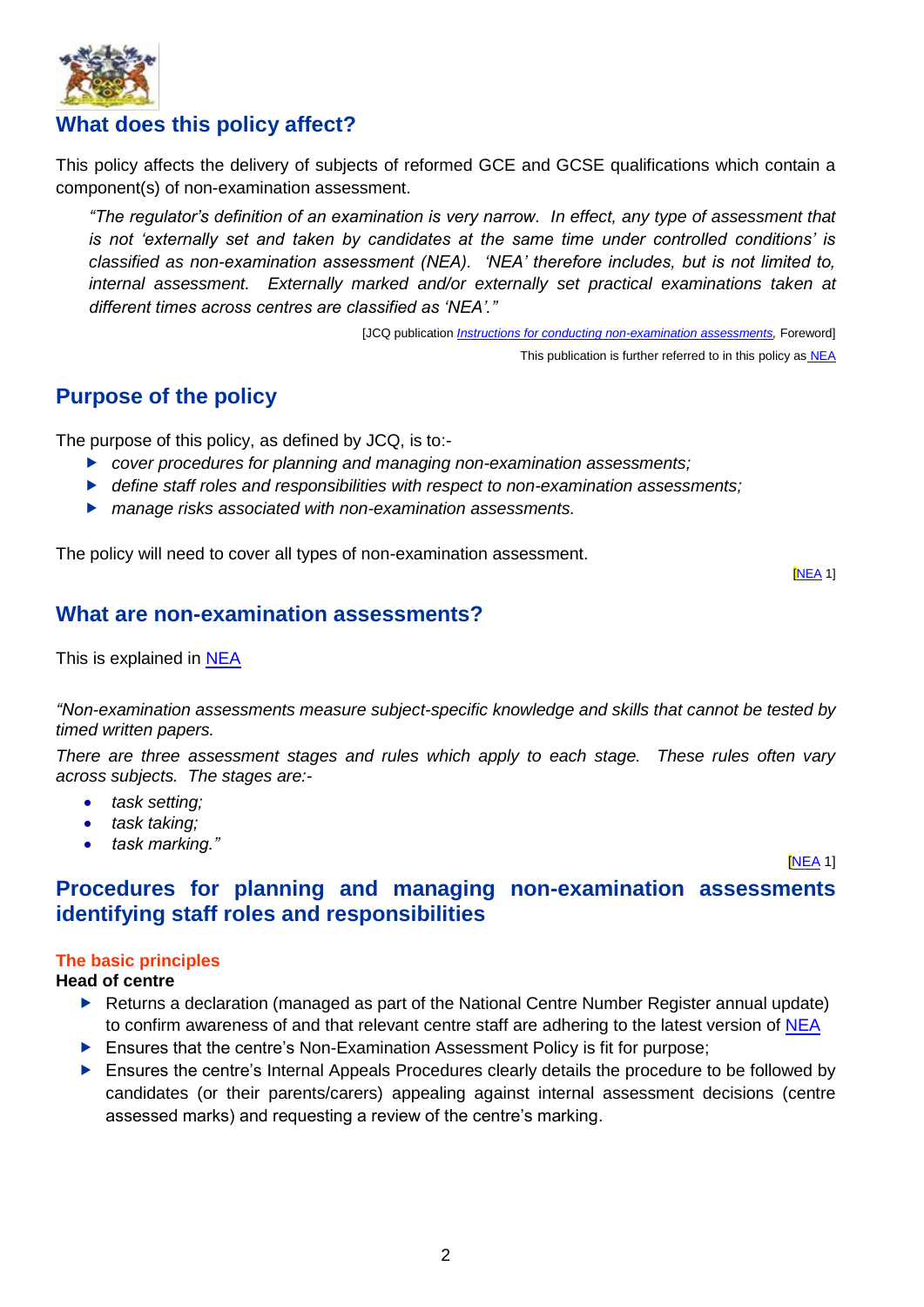

## **Senior leaders**

- **Ensure the correct conduct of non-examination assessments (including endorsements) which** comply with [NEA](http://www.jcq.org.uk/exams-office/non-examination-assessments) and awarding body subject-specific instructions;
- Ensure the centre-wide calendar records assessment schedules by the start of the academic year.

## **Exams team**

- $\triangleright$  Signposts the annually updated JCQ publication [NEA](http://www.jcq.org.uk/exams-office/non-examination-assessments) to relevant centre staff;
- $\triangleright$  Carries out tasks where these may be applicable to the role in supporting the administration/management of non-examination assessment.
- Confirms with subject heads that appropriate awarding body forms and templates for nonexamination assessments (including endorsements) are used by teachers and candidates.

## **Subject head/lead**

- Ensures subject teachers understand their role and responsibilities within the non-examination assessment process;
- **Ensures appropriate procedures are in place to internally standardise/verify the marks awarded** by subject teachers in line with awarding body criteria;
- Ensures [NEA](http://www.jcq.org.uk/exams-office/non-examination-assessments) and relevant awarding body subject specific instructions are followed in relation to the conduct of non-examination assessments (including endorsements);
- Works with senior leaders and exams team to ensure appropriate procedures are followed to internally standardise/verify the marks awarded by subject teachers;
- Where not provided by the awarding body, ensures a centre-devised template is provided for candidates to keep a detailed record of their own research, planning, resources etc.

## **Subject teacher**

- $\triangleright$  Understands and complies with the general instructions as detailed in [NEA;](http://www.jcq.org.uk/exams-office/non-examination-assessments)
- Where these may also be provided by the awarding body, understands and complies with the awarding body's specification for conducting non-examination assessments, including any subject-specific instructions, teachers' notes or additional information on the awarding body's website;
- $\blacktriangleright$  Marks internally assessed work to the criteria provided by the awarding body;
- Participates internal standardisation procedures as directed by subject head/lead to ensure the marks awarded are in line with awarding body criteria;
- Ensures the exams team is provided with relevant entry codes for subjects (whether the entry for the internally assessed component forms part of the overall entry code for the qualification or is made as a separate unit entry code) to the internal deadline for entries.

## <span id="page-4-0"></span>**Task setting**

## **Subject teacher**

- Selects tasks to be undertaken where a number of comparable tasks are provided by the awarding body OR designs tasks where this is permitted by criteria set out within the subject specification;
- $\triangleright$  Makes candidates aware of the criteria used to assess their work.

## <span id="page-4-1"></span>**Issuing of tasks**

- $\triangleright$  Determines when set tasks are issued by the awarding body;
- $\blacktriangleright$  Identifies date(s) when tasks should be taken by candidates;
- <span id="page-4-2"></span> Accesses set tasks in sufficient time to allow planning, resourcing and teaching and ensures that materials are stored securely at all times;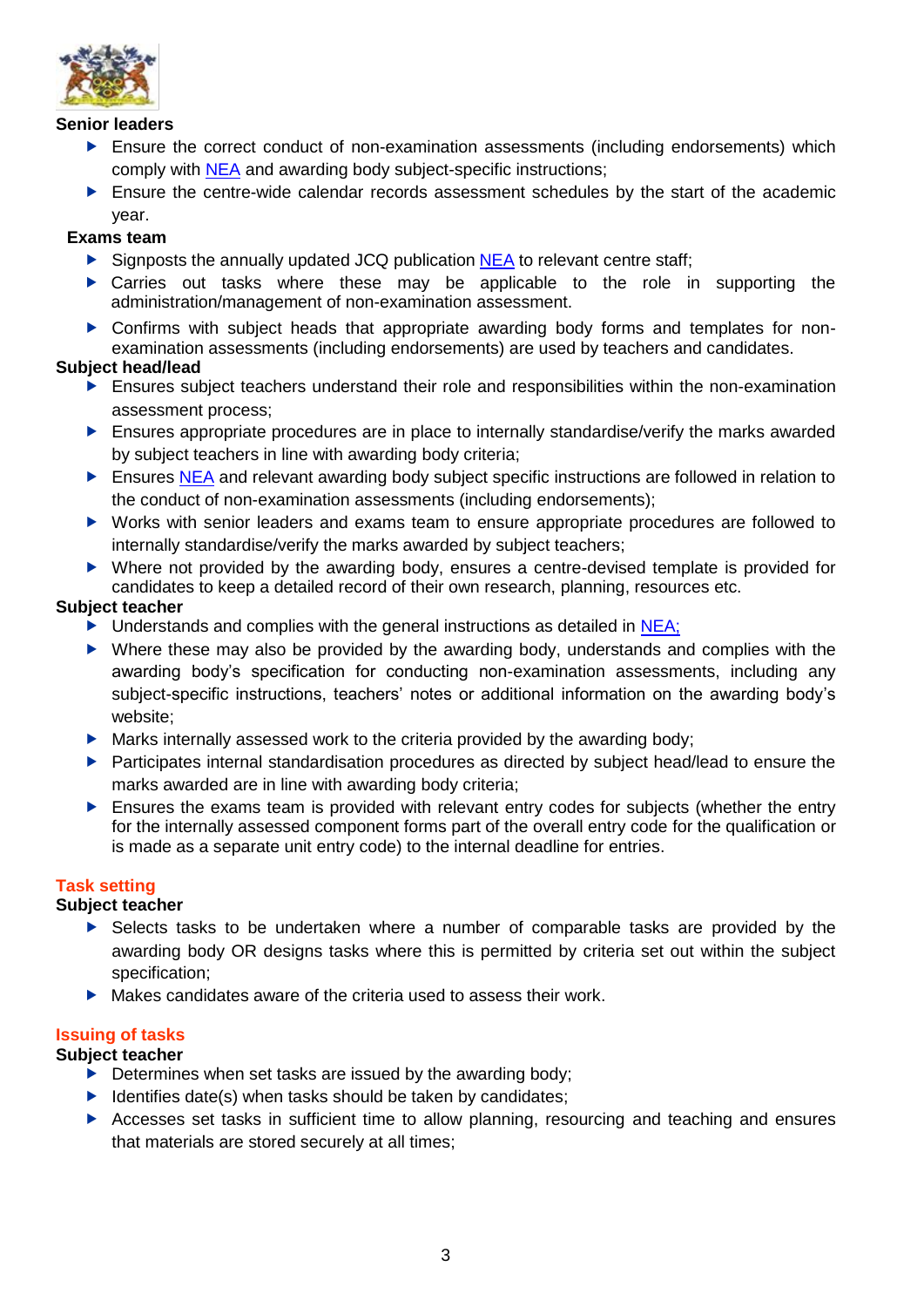

#### <span id="page-5-0"></span>**Task taking Supervision Exams Team**

- Ensures candidates are aware of the current JCQ documents *[Information for candidates -](http://www.jcq.org.uk/exams-office/information-for-candidates-documents) non[examination assessments](http://www.jcq.org.uk/exams-office/information-for-candidates-documents)* and *[Information for candidates -](http://www.jcq.org.uk/exams-office/information-for-candidates-documents) Social Media;*
- Ensures candidates understand the regulations in relevant JCQ documents *Information for candidates.*

## **Subject teacher**

- Checks the awarding body's subject-specific requirements ensuring candidates take tasks under the required conditions and supervision arrangements;
- Ensures there is sufficient supervision to enable the work of a candidate to be authenticated;
- $\blacktriangleright$  Ensures there is sufficient supervision to ensure the work a candidate submits is their own;
- $\blacktriangleright$  Is confident where work may be completed outside of the centre without direct supervision, that the work produced is the candidate's own;
- ▶ Where candidates may work in groups, keeps a record of each candidate's contribution;
- Ensures candidates comply with the regulations in relevant JCQ documents *Information for candidates.*

## <span id="page-5-1"></span>**Advice and feedback**

## **Subject teacher**

- As relevant to the subject/component, advises candidates on relevant aspects before candidates begin working on a task;
- ▶ Will not provide candidates with model answers or outlines / headings specific to the task;
- When reviewing candidates' work, unless prohibited by the specification, provides oral and written advice at a general level to candidates;
- Allows candidates to revise and re-draft work after advice has been given at a general level:
- Records any assistance given beyond general advice and takes it into account in the marking or submits it to the external examiner;
- Ensures when work has been assessed, candidates are not allowed to revise it.

## <span id="page-5-2"></span>**Resources**

## **Subject teacher**

- ▶ Refers to the awarding body's specification and/or associated documentation to determine if candidates have restricted/unrestricted access to resources when planning and researching their tasks;
- **Ensures conditions for any formally supervised sessions are known and put in place;**
- Ensures appropriate arrangements are in place to keep the work to be assessed, and any preparatory work, secure between any formally supervised sessions, including work that is stored electronically;
- Ensures conditions for any formally supervised sessions are understood and followed by candidates;
- Ensures candidates understand that they are not allowed to introduce improved notes or new resources between formally supervised sessions;
- **Ensures that where appropriate to include references, candidates keep a detailed record of their** own research, planning, resources etc.

## <span id="page-5-3"></span>**Word and time limits**

## **Subject teacher**

Refers to the awarding body's specification to determine where word and time limits apply/are mandatory.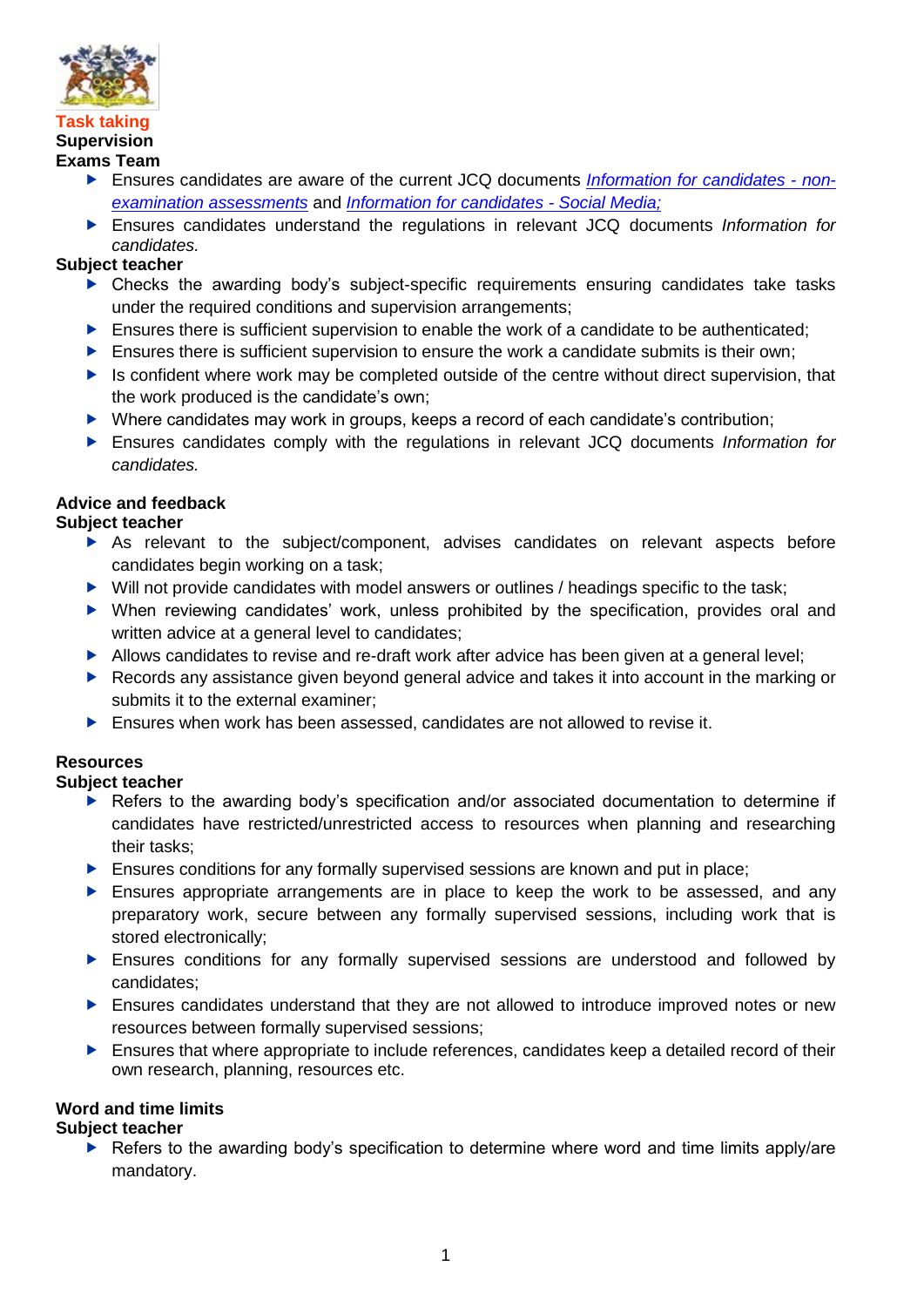

## <span id="page-6-0"></span>**Collaboration and group work**

## **Subject teacher**

- Unless stated otherwise in the awarding body's specification, and where appropriate, allows candidates to collaborate when carrying out research and preparatory work;
- $\blacktriangleright$  Ensures that it is possible to attribute assessable outcomes to individual candidates;
- Ensures that where an assignment requires written work to be produced, each candidate writes up their own account of the assignment;
- Assesses the work of each candidate individually.

## <span id="page-6-1"></span>**Authentication procedures**

## **Subject teacher**

- ▶ Where required by the awarding body's specification:
	- ensures candidates sign a declaration confirming the work they submit for final assessment is their own unaided work;
	- signs the teacher declaration of authentication confirming the requirements have been met.
- ▶ Keeps signed candidate declarations on file until the deadline for requesting reviews of results has passed or until any appeal, malpractice or other results enquiry has been completed, whichever is later;
- **Provides signed candidate declarations where these may be requested by a JCQ Centre** Inspector;
- Where there may be doubt about the authenticity of the work of a candidate or if malpractice is suspected, follows the authentication procedures and malpractice information in [NEA](http://www.jcq.org.uk/exams-office/non-examination-assessments) and informs the exams team and a member of the senior leadership team;
- Understands that if, during the external moderation process, it is found that the work has not been properly authenticated, the awarding body will set the mark(s) awarded by the centre to zero.

## <span id="page-6-2"></span>**Presentation of work**

## **Subject teacher**

- Obtains informed consent at the beginning of the course from parents/carers if videos or photographs/images of candidates will be included as evidence of participation or contribution;
- Instructs candidates to present work as detailed in  $NEA$  unless the awarding body's specification gives different subject-specific instructions;
- Instructs candidates to add their candidate number, centre number and the component code of the assessment as a header/footer on each page of their work.

## <span id="page-6-3"></span>**Keeping materials secure**

- When work is being undertaken by candidates under formal supervision, ensures work is securely stored between sessions (if more than one session);
- When work is submitted by candidates for final assessment, ensures work is securely stored;
- Follows secure storage instructions as defined in [NEA](http://www.jcq.org.uk/exams-office/non-examination-assessments) 4.8
- $\blacktriangleright$  Takes sensible precautions when work is taken home for marking;
- Stores internally assessed work, including the sample returned after awarding body moderation, securely until all possible post-results services have been exhausted;
- ▶ If post-results services have not been requested, returns internally assessed work to candidates (if requested by a candidate) after the deadline for requesting a review of results for the relevant series;
- ▶ Reminds candidates of the need to keep their own work secure at all times and not share completed or partially completed work on-line, on social media or through any other means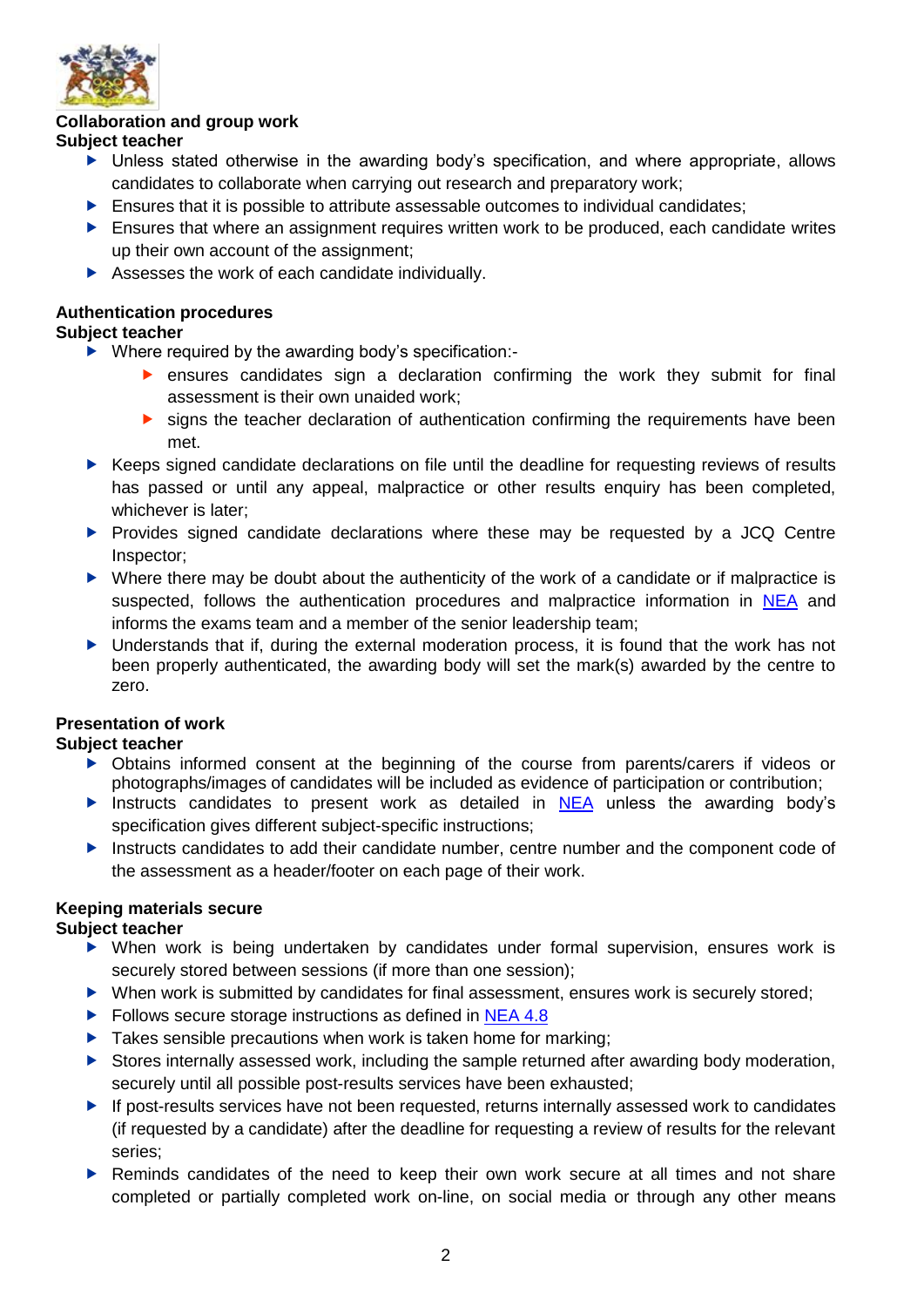

(reminds candidates of the contents of the JCQ document *Information for candidates – Social Media*);

- Where work is stored electronically, liaises with the IT Manager to ensure the protection and back-up of candidates' work and that appropriate arrangements are in place to restrict access between sessions.
- ▶ Understands that during the period from the submission of work for formal assessment until the deadline for requesting a review of results, copies of work may be used for other purposes, provided that the originals are stored securely as required.

## **IT Manager**

- Ensures appropriate arrangements are in place to restrict access between sessions to candidates' work where work is stored electronically;
- **Restricts access to this material and utilises appropriate security safeguards such as firewall** protection and virus scanning software;
- ▶ Employs an effective back-up strategy so that an up to date archive of candidates' evidence is maintained;
- ▶ Considers encrypting any sensitive digital media to ensure the security of the data stored within it and refers to awarding body guidance to ensure that the method of encryption is suitable.

## <span id="page-7-0"></span>**Task marking – externally assessed components**

# <span id="page-7-1"></span>**Conduct of externally assessed work**

## **Subject teacher**

- Liaises with the exams team regarding the arrangements for any externally assessed components of a specification which must be conducted within a window of dates specified by the awarding body and according to *JCQ Instructions for conducting examinations;*
- Liaises with the Visiting Examiner where this may be applicable to any externally assessed component.

## **Exams team**

- Arranges timetabling, rooming and invigilation where and if this is applicable to any externally assessed non-examination component of a specification;
- Ensure that the teachers conducts the externally assessed component within the window specified by the awarding body;
- Ensures that the externally assessed component is conducted in accordance to the JCQ publication Instructions for conducting examinations.

## <span id="page-7-2"></span>**Submission of work**

## **Subject teacher**

 $\blacktriangleright$  Provides the attendance register to a Visiting Examiner.

## **Exams team**

- $\blacktriangleright$  Provides the attendance register to the subject teacher where the component may be assessed by a Visiting Examiner;
- Ensures the awarding body's attendance register for any externally assessed component is completed correctly to show candidates who are present and any who may be absent;
- Where candidates' work must be despatched to an awarding body's examiner, ensures the completed attendance register accompanies the work;
- $\blacktriangleright$  Keeps a copy of the attendance register until after the deadline for review of results for the exam series;
- $\triangleright$  Packages the work as required by the awarding body and attaches the examiner address label;
- Ensures that the package in which the work is despatched is robust and securely fastened;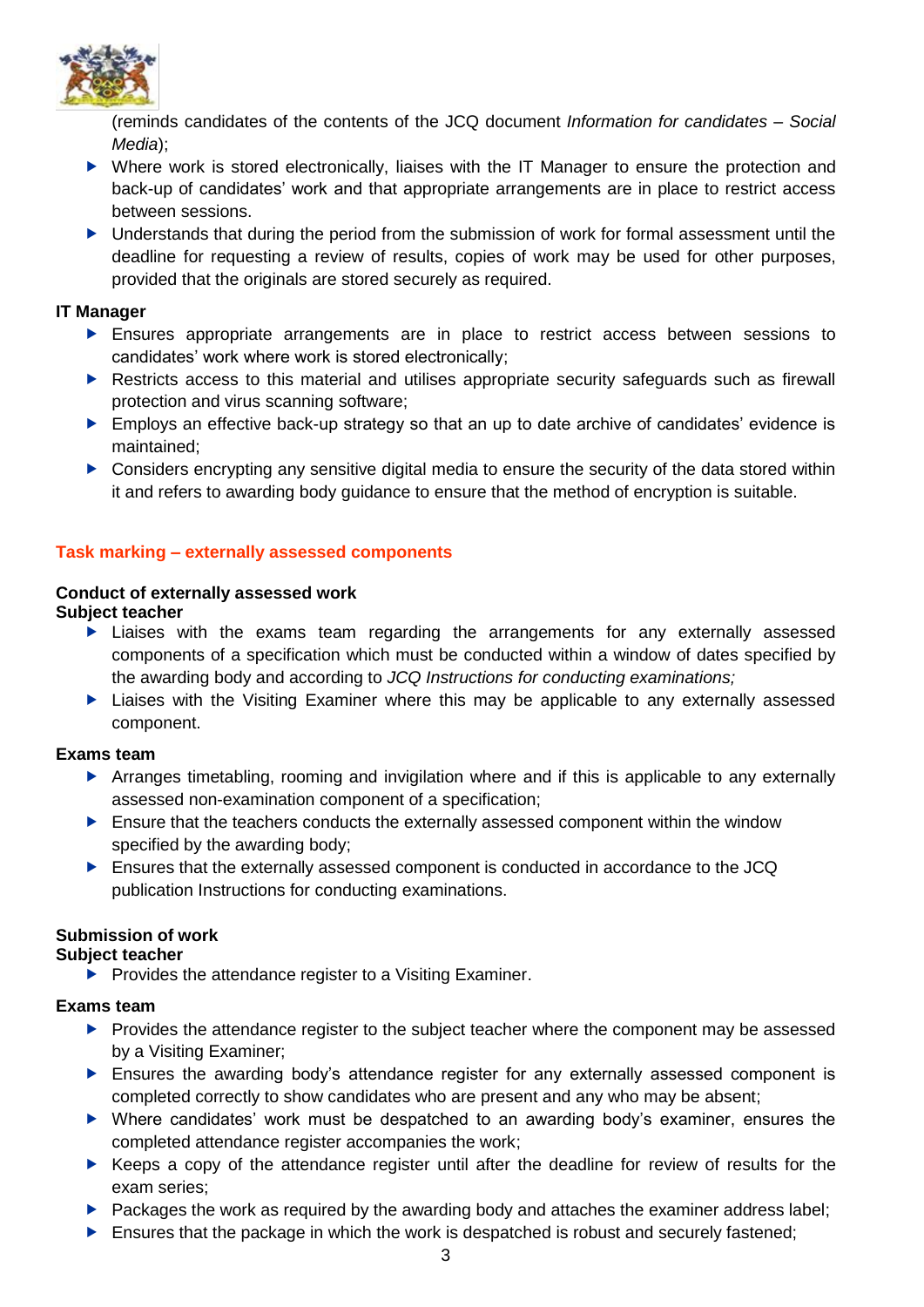

Despatches the work to the awarding body's instructions by the required deadline.

## <span id="page-8-0"></span>**Task marking – internally assessed components**

## <span id="page-8-1"></span>**Marking and annotation**

## **Head of centre**

Ensures where a teacher is teaching, preparing and assessing a candidate with whom they have a close relationship e.g. members of their family (which includes step-family, foster family and similar close relationships) or close friends and their immediate family (e.g. son / daughter) a conflict of interest is declared to the awarding body and the marked work of the child submitted for moderation, whether it is part of the moderation sample or not.

## **Exams Team**

- Sets timescales for teachers to inform candidates of their centre-assessed marks that will allow sufficient time for a candidate to appeal an internal assessment decision/request a review of the centre's marking prior to the marks being submitted to the awarding body external deadline.
- Informs candidates of their marks which could be subject to change by the awarding body moderation process;
- Ensures candidates are informed to the timescale set by the Exams Team or as indicated in the centre's *internal appeals procedure* to enable an internal appeal/request for a review of marking to be submitted by a candidate and the outcome known before final marks are submitted to the awarding body.

## **Subject head / lead**

- $\blacktriangleright$  Ensure subject teachers are aware of timescales to inform candidates of their centre-assessed marks that will allow sufficient time for a candidate to appeal an internal assessment decision/request a review of the centre's marking prior to the marks being submitted to the awarding body external deadline.
- **Ensures marks are provided to the exams team to the internal deadline;**
- $\blacktriangleright$  Provides the moderation sample to the exams team to the internal deadline.

## **Subject teacher**

- Accesses awarding body training / updates as required to ensure familiarity with the mark scheme/marking process;
- Marks candidates' work in accordance with the marking criteria provided by the awarding body;
- Annotates candidates' work as required to facilitate internal standardisation of marking and enable external moderation to check that marking is in line with the assessment criteria;
- Informs candidates of their marks which could be subject to change by the awarding body moderation process;
- **Ensures candidates are informed to the timescale set by the Exams Team or as indicated in the** centre's *internal appeals procedure* to enable an internal appeal/request for a review of marking to be submitted by a candidate and the outcome known before final marks are submitted to the awarding body.
- $\triangleright$  Provides marks to the exams team to the internal deadline:
- **Provides work required for the moderation sample to subject head/lead to the internal deadline.**

## <span id="page-8-2"></span>**Internal standardisation**

## **Subject head / lead**

- Ensures that internal standardisation of marks across assessors and teaching groups takes place as required and to sequence;
- Supports staff not familiar with the mark scheme (e.g. NQTs, supply staff etc.);
- Ensures accurate internal standardisation for example by:-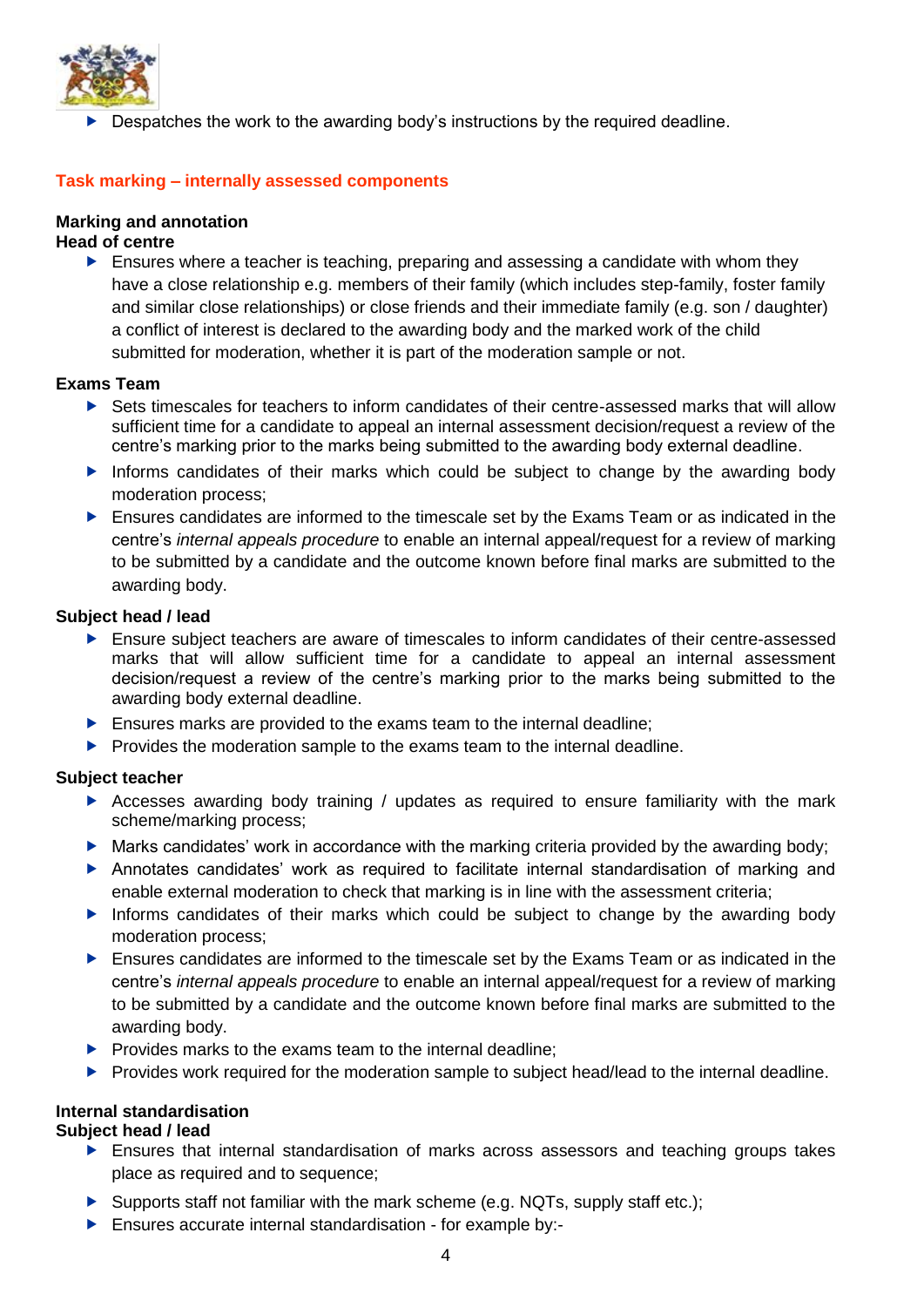

- **b** obtaining reference materials at an early stage in the course;
- $\blacktriangleright$  holding a preliminary trial marking session prior to marking;
- carrying out further trial marking at appropriate points during the marking period;
- **E** after most marking has been completed, holds a further meeting to make final adjustments;
- **h** making final adjustments to marks prior to submission;
- retaining work and evidence of standardisation.
- $\blacktriangleright$  Retains evidence that internal standardisation has been carried out.

## **Subject teacher**

- Indicates on work (or cover sheet) the date of marking:
- Marks to common standards:
- $\blacktriangleright$  Keeps candidates work secure until after the closing date for review of results for the series concerned or until any appeal, malpractice or other results enquiry has been completed, whichever is later.

#### <span id="page-9-0"></span>**Submission of marks and work for moderation Subject head/lead**

- Ensures marks provided to exam team are checked before submission to avoid transcription errors;
- $\blacktriangleright$  Provides the moderation sample to the exams team to the internal deadline:
- Ensures that authentication of candidates' work has taken place and evidence of this is provided to exams team as required.

## **Subject teacher**

- $\blacktriangleright$  Provides marks to the exams team to the internal deadline:
- ▶ Check marks provided to exams team to avoid transcription errors;
- Ensures that where a candidate's work has been facilitated by a scribe or practical assistant, the relevant completed cover sheet is securely attached to the front of the work and sent to the moderator in addition to the sample requested;
- Ensures the exams team is provided with authentication of candidates' work, confirmation that the internal standardization has been undertaken and any other subject-specific information where this may be required for onward transmission to the external moderator;
- ▶ Carries out authentication of candidates work in line with [NEA](http://www.jcq.org.uk/exams-office/non-examination-assessments) and awarding body's specification.

## **Exams team**

- **Inputs and submits marks online, via the awarding body secure extranet site, keeping a record** of the marks submitted, to the external deadline/confirms with subject teachers that marks have been submitted to the awarding body deadline;
- Where responsible for marks input, ensures checks are made that marks for any additional candidates are submitted and ensures mark input is checked before submission to avoid transcription errors;
- Submits the requested samples of candidates' work to the awarding body moderator by the external deadline, keeping a record of the work submitted.
- **Ensures that for postal moderation:-**
	- $\triangleright$  work is dispatched in packaging provided by the awarding body;
	- $\triangleright$  moderator label(s) provided by the awarding body are affixed to the packaging;
	- **P** proof of dispatch is obtained and kept on file until the successful issue of final results.
- ▶ Through the subject teacher and subject head/lead, ensures the moderator is provided with authentication of candidates' work, confirmation that internal standardisation has been undertaken and any other subject-specific information where this may be required;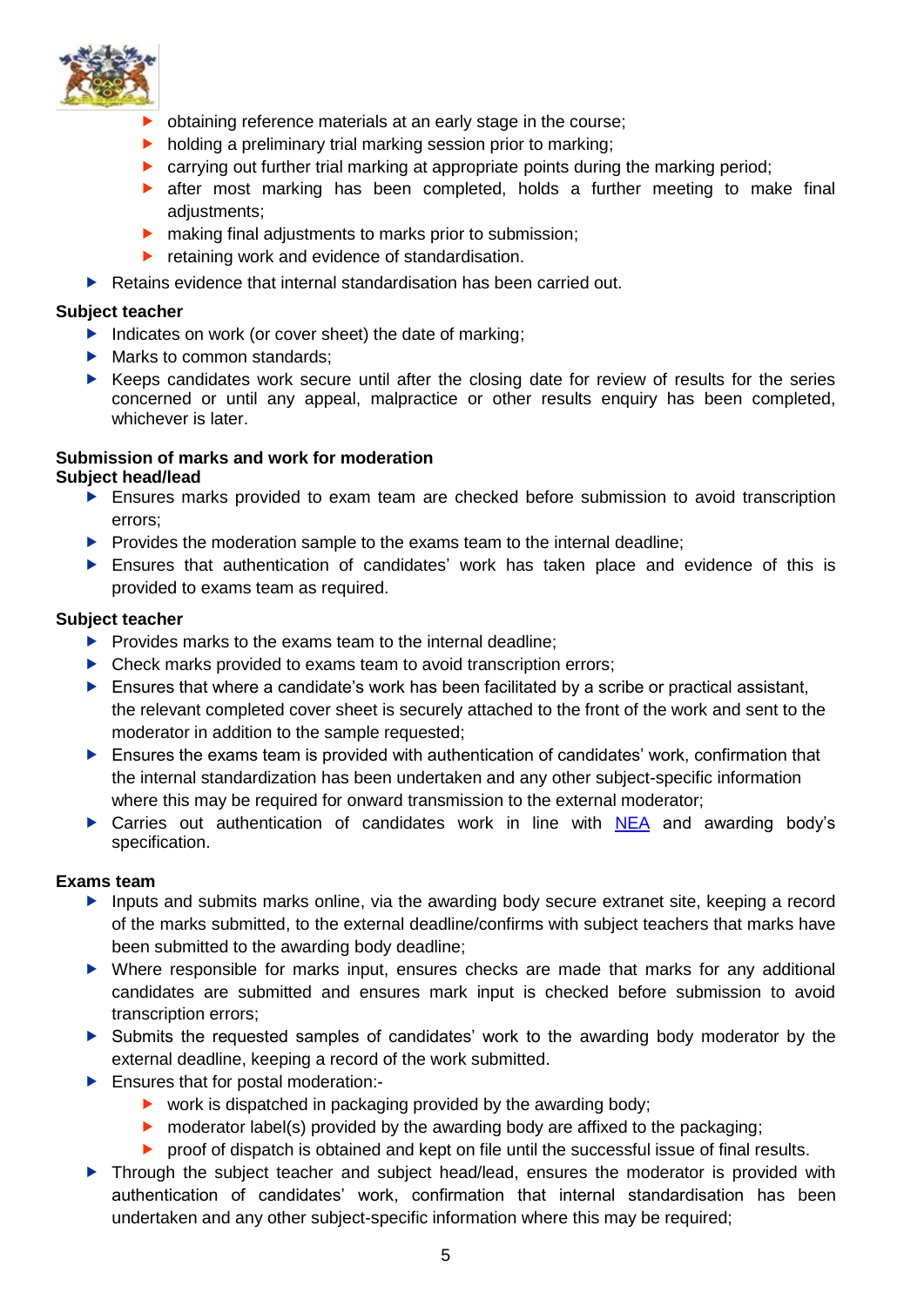

**Through the subject teacher, submits any supporting documentation required by the awarding** body.

## <span id="page-10-0"></span>**Storage and retention of work after submission of marks**

## **Subject head/lead**

- Keeps a record of names and candidate numbers for candidates whose work was included in the moderation sample;
- Retains all marked candidates' work (including any sample returned after moderation) under secure conditions for the required retention period;
- In liaison with the IT Manager, takes steps to protect any work stored electronically from corruption and has a back-up procedure in place;
- If retention is a problem because of the nature of the work, retains same form of evidence such as photos, audio or media recordings.

## **Exams team**

**Ensures any sample returned after moderation is logged and returned to the subject head/lead** for secure storage and required retention.

## <span id="page-10-1"></span>**External moderation – the process**

## **Subject head/lead**

- **Ensures that awarding body or its moderator receive the correct samples of candidates' work;**
- ▶ Where relevant, liaises with the awarding body/moderator where the moderator visits the centre to mark the sample of work;
- Complies with any request from the moderator for remaining work or further evidence of the centre's marking.

## <span id="page-10-2"></span>**External moderation - feedback**

## **Subject head/lead**

- $\triangleright$  Checks the final moderated marks when issued to the centre when the results are published:
- Checks moderator reports and ensures that any remedial action, if necessary, is undertaken before the next examination series.

## **Exams team**

- Accesses or signposts moderator reports to relevant staff;
- **Takes remedial action, if necessary, where feedback may relate to centre administration.**

## <span id="page-10-3"></span>**Access arrangements**

## **Subject teacher**

 Works with the SENCo and exams team to ensure any access arrangements for eligible candidates are applied to assessments.

## **Special educational needs coordinator (SENCo)**

- Follows the regulations and guidance in the JCQ publication *[Access Arrangements and](http://www.jcq.org.uk/exams-office/access-arrangements-and-special-consideration)  [Reasonable Adjustments](http://www.jcq.org.uk/exams-office/access-arrangements-and-special-consideration)* in relation to non-examination assessments including [Reasonable](https://www.jcq.org.uk/exams-office/access-arrangements-and-special-consideration/regulations-and-guidance)  [Adjustments for GCE A-level sciences –](https://www.jcq.org.uk/exams-office/access-arrangements-and-special-consideration/regulations-and-guidance) Endorsement of practical skills
- Where arrangements do not undermine the integrity of the qualification and is the candidate's normal way of working, will ensure access arrangements are in place and awarding body approval, where required, has been obtained prior to assessments taking place;
- Makes subject teachers aware of any access arrangements for eligible candidates which need to be applied to assessments;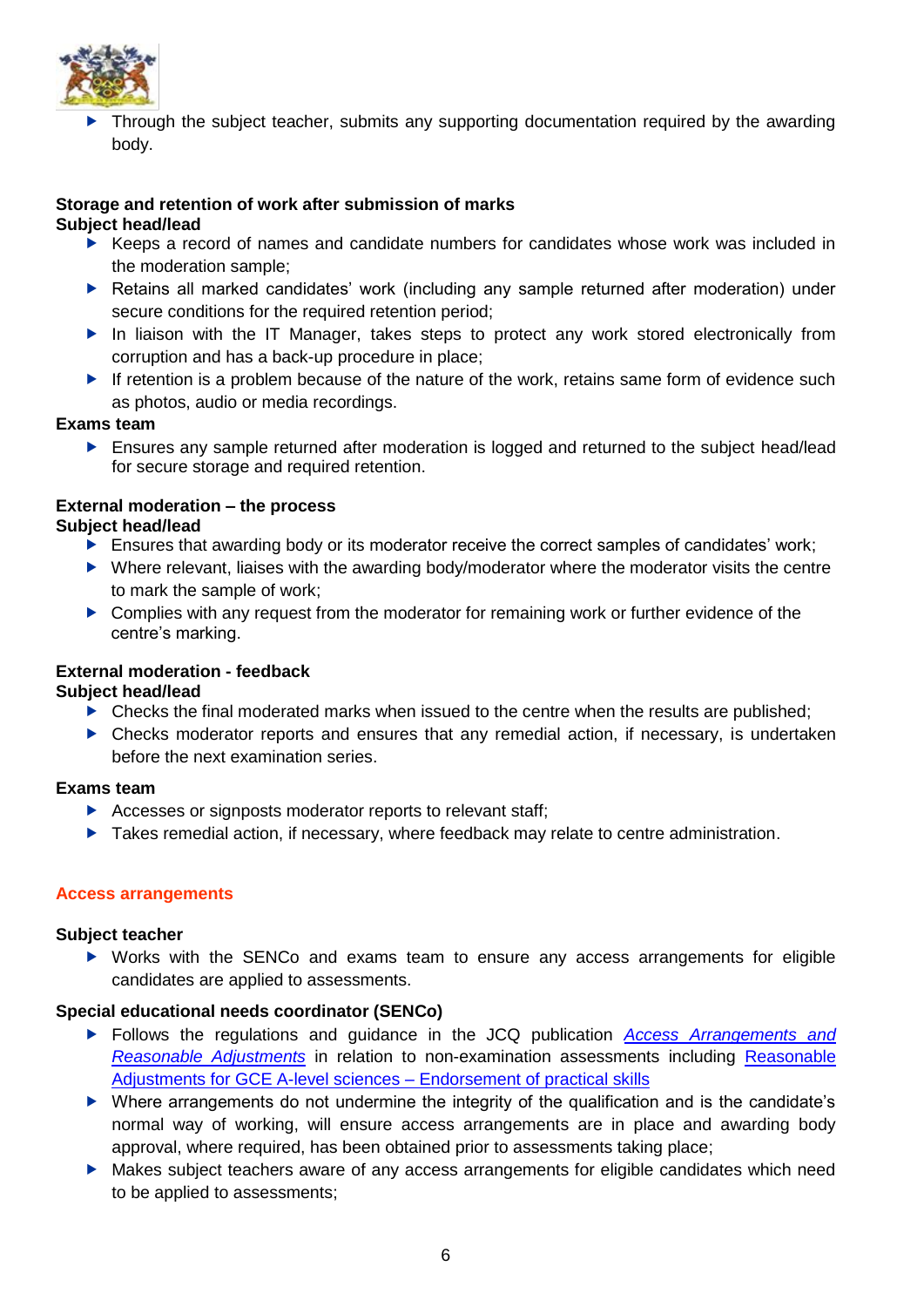

- Works with subject teachers to ensure requirements for access arrangement candidates requiring the support of a facilitator in assessments are met;
- $\blacktriangleright$  Ensures that staff acting as an access arrangement facilitator are fully trained in their role.

## <span id="page-11-0"></span>**Special consideration and loss of work**

### **Subject teacher**

- Understands that a candidate may be eligible for special consideration in assessments in certain situations where a candidate:-
	- $\blacktriangleright$  is absent:
	- $\blacktriangleright$  produces a reduced quantity of work;
	- work has been lost.
- $\blacktriangleright$  Liaises with the exams team when special consideration may need to be applied for a candidate taking assessments;
- ▶ Liaises with the exams officer to report loss of work to the awarding body.

## **Exams team**

- Refers to/directs relevant staff to the JCQ publication *[A guide to the special consideration](http://www.jcq.org.uk/exams-office/access-arrangements-and-special-consideration)  [process](http://www.jcq.org.uk/exams-office/access-arrangements-and-special-consideration)* 
	- Where a candidate is eligible, submits an application for special consideration via the awarding body's secure extranet site to the prescribed timescale;
	- ▶ Where application for special consideration via the awarding body's secure extranet site is not applicable, submits the required form to the awarding body to the prescribed timescale;
	- $\blacktriangleright$  Keeps required evidence on file to support the application.
- Refers to/directs relevant staff to where applicable Form  $15 JCQ/LCW$  and where applicable submits to the relevant awarding body

## <span id="page-11-1"></span>**Malpractice**

## **Head of centre**

- Understands the responsibility to immediately report to the relevant awarding body any alleged, suspected or actual incidents of malpractice involving candidates, teachers, invigilators or other administrative staff;
- Is familiar with the JCQ publication *[Suspected Malpractice in Examinations and Assessments:](http://www.jcq.org.uk/exams-office/malpractice)  [Policies and Procedures](http://www.jcq.org.uk/exams-office/malpractice)*
- Ensures that those members of teaching staff involved in the direct supervision of candidates producing non-examination assessment are aware of the potential for malpractice and ensures that teaching staff are reminded that failure to report allegations of malpractice or suspected malpractice constitutes malpractice in itself.

- ▶ Is aware of the JCQ Notice to Centres [Sharing NEA material and candidates' work](http://www.jcq.org.uk/exams-office/non-examination-assessments) to mitigate against candidate and centre malpractice;
- Ensures candidates understand what constitutes malpractice in non-examination assessments;
- Ensures candidates understand the JCQ document *[Information for candidates -](http://www.jcq.org.uk/exams-office/information-for-candidates-documents) non[examination assessments](http://www.jcq.org.uk/exams-office/information-for-candidates-documents)*
- Ensures candidates understand the JCQ document *[Information for candidates -](http://www.jcq.org.uk/exams-office/information-for-candidates-documents) Social Media*
- Escalates and reports any alleged, suspected or actual incidents of malpractice involving candidates to the head of centre.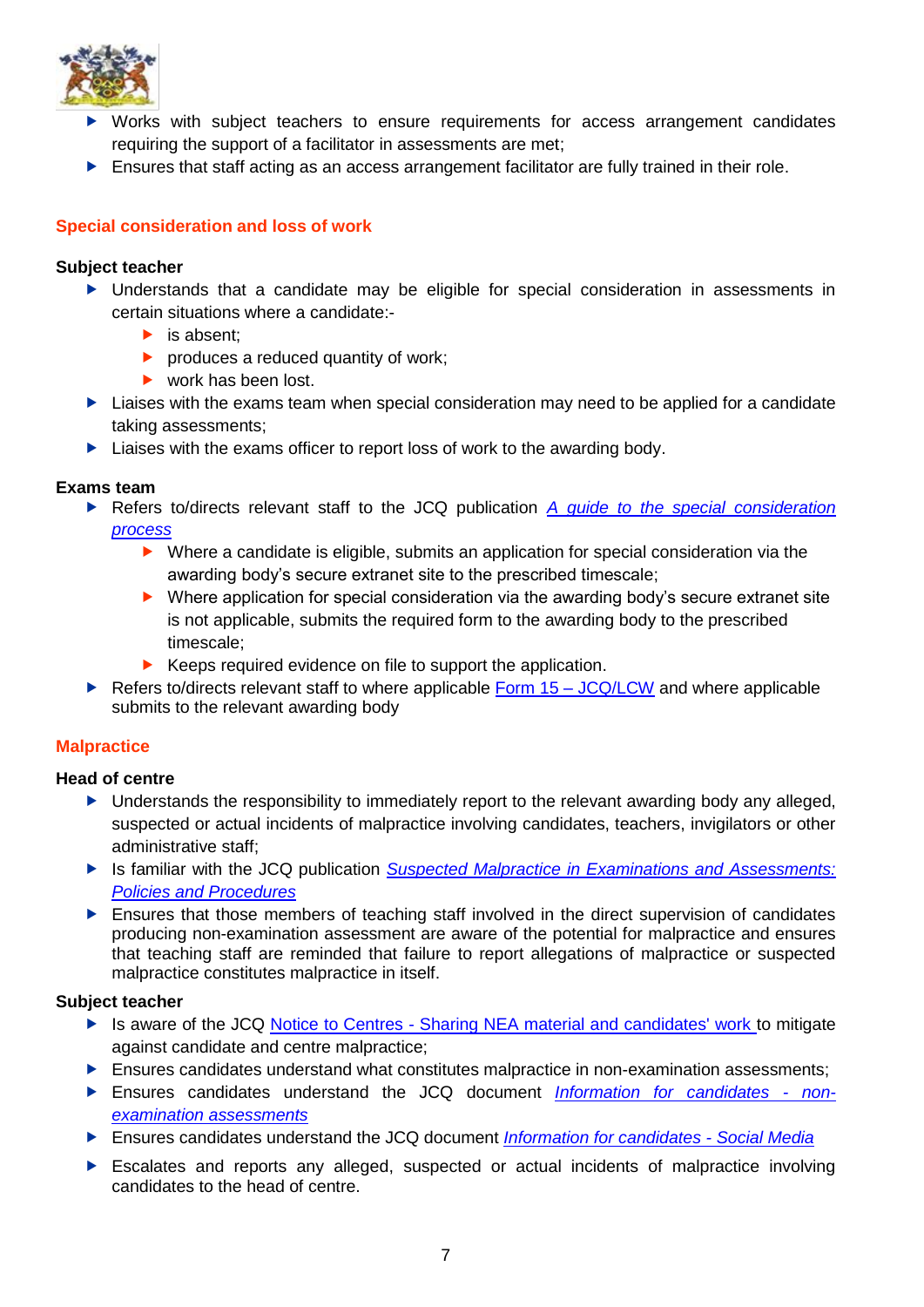

## **Exams team**

- Signposts the JCQ publication *[Suspected Malpractice in Examinations and Assessments:](http://www.jcq.org.uk/exams-office/malpractice)  [Policies and Procedures](http://www.jcq.org.uk/exams-office/malpractice)* to the head of centre;
- Signposts the JCQ *Notice to Centres - [Teachers sharing assessment material and candidates'](http://www.jcq.org.uk/exams-office/non-examination-assessments)  [work](http://www.jcq.org.uk/exams-office/non-examination-assessments)* to subject heads;
- Signposts candidates to the relevant JCQ information for candidates' documents;
- Where required, supports the head of centre in investigating and reporting incidents of alleged, suspected or actual malpractice.

## <span id="page-12-0"></span>**Post-results services**

## **Head of centre**

- ▶ Is familiar with the JCQ publication [Post-Results Services](https://www.jcq.org.uk/exams-office/post-results-services)
- Ensures the centre's *internal appeals procedures* clearly details the procedure to be followed by candidates (or their parents/carers) appealing against a centre decision not to support a review of results or an appeal.

## **Subject head/lead**

- $\blacktriangleright$  Provides relevant support to subject teachers making decisions about reviews of results;
- **Provides advice and quidance to candidates on their results and the post-results services** available;
- Supports the exams team in collecting candidate consent where required.

## **Subject teacher**

- **Provides advice and quidance to candidates on their results and the post-results services** available;
- **Provides the exams team with the original sample or relevant sample of candidates' work that** may be required for a review of moderation to the internal deadline.

## **Exams team**

- Is aware of the individual post-results services available for externally assessed and internally assessed components of non-examination assessments as detailed in the JCQ publication *[Post](http://www.jcq.org.uk/exams-office/post-results-services)  Results Services* [\(Information and guidance to centres...\)](http://www.jcq.org.uk/exams-office/post-results-services)
- Provides/signposts relevant centre staff and candidates to post-results services information;
- Ensures any requests for post-results services that are available to non-examination assessments are submitted online via the awarding body secure extranet site to deadline.

#### <span id="page-12-1"></span>**Practical Skills Endorsement for the A Level Sciences designed for use in England Head of centre**

- Returns an online 'Head of Centre declaration' at the time of the National Centre Number Register annual update confirming that all reasonable steps have been or will be taken to ensure that all candidates at the centre have had, or will have, the opportunity to undertake the prescribed practical activities;
- **Ensures new lead teachers undertake the required training provided by the awarding body on** the implementation of the practical endorsement;
- Ensures relevant centre staff liaise with all relevant parties in relation to arrangements for and conduct of the monitoring visit.

## **Subject head/lead**

 $\blacktriangleright$  Ensures arrangements are in place for implementing the requirements of the practical endorsement appropriately and applying the standards appropriately;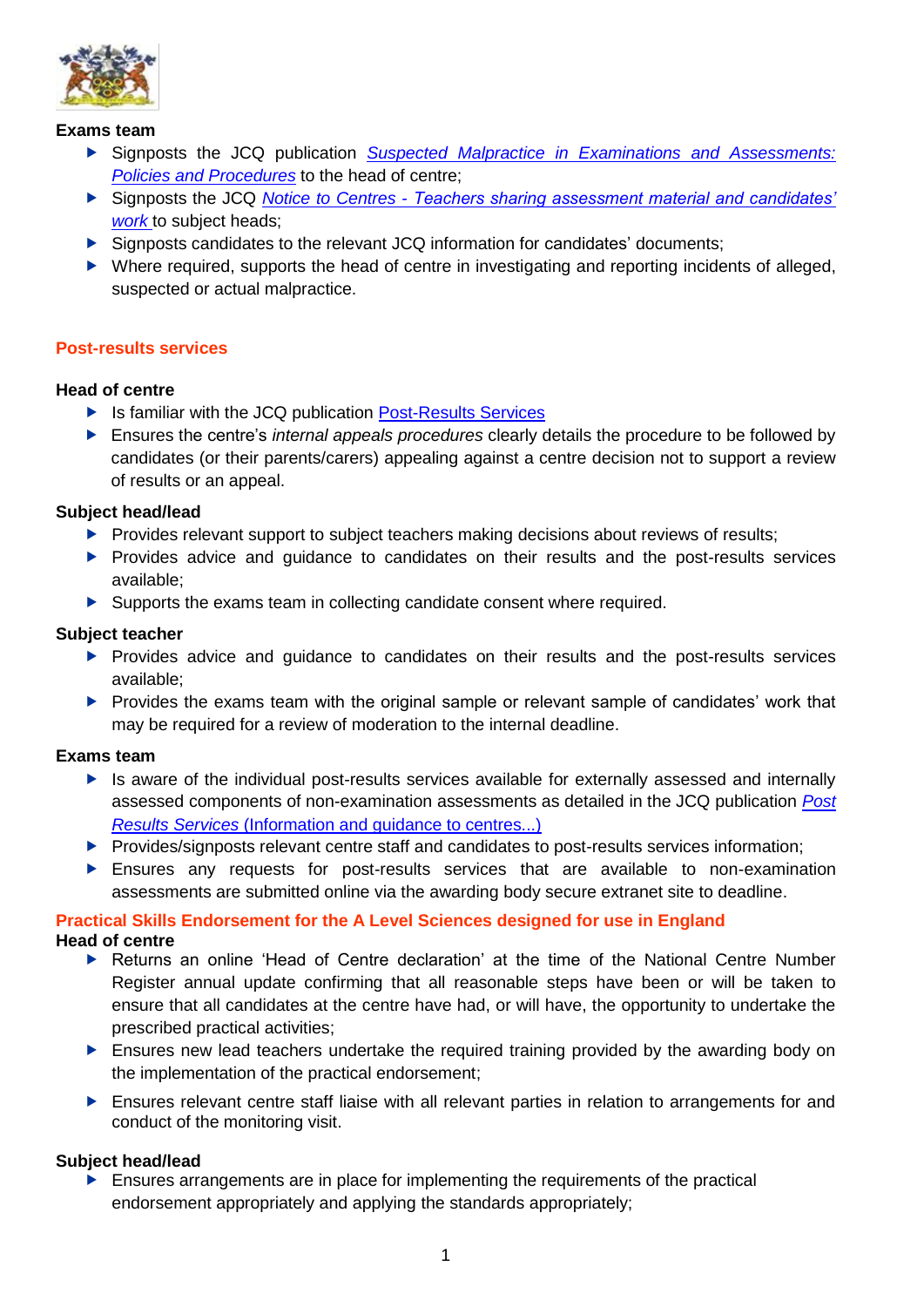

- Confirms understanding of the *Practical Skills Endorsement for the A Level Sciences designed for use in England* and ensures any relevant JCQ / awarding body instructions are followed;
- Ensures where the centre intends to enter candidates for the first time for one or more of the A level subjects, the relevant awarding body will be contacted at the beginning of the course;
- ▶ Undertakes any training provided by the awarding body on the implementation of the practical endorsement;
- **Disseminates information to subject teachers ensuring the standards can be applied** appropriately;
- ▶ Liaises with all relevant parties in relation to arrangements for and conduct of a monitoring visit.

## **Subject teacher**

- ▶ Ensures all the JCQ / awarding body requirements/instructions in relation to the endorsement are known, understood and followed;
- $\blacktriangleright$  Ensures the required arrangements for practical activities are in place:
- $\blacktriangleright$  Provides all the required centre records;
- $\blacktriangleright$  Ensures candidates provide the required records;
- $\blacktriangleright$  Provides any required information to the subject lead regarding the monitoring visit;
- Assesses candidates using Common Practical Assessment Criteria (CPAC);
- Applies for an exemption where a candidate cannot access the practical endorsement due to a substantial impairment;
- Follows the awarding body's instructions for the submission of candidates *Pass* or *Not Classified* assessment outcome / provides assessment outcomes to the exams team to the internal deadline.

## **Exams team**

- Accepts contact with the monitor and passes information to the subject lead for a visit to be arranged with at least two weeks' notice;
- **Confirms with the subject teacher that assessment outcomes have been submitted to the** awarding body to the external deadline/Follows the awarding body's instructions for the submission of candidates *Pass* or *Not Classified* assessment outcome.

## <span id="page-13-0"></span>**Spoken Language Endorsement for GCSE English Language specifications designed for use in England**

## **Head of centre**

 Returns an online 'Head of Centre declaration' at the time of the National Centre Number Register annual update, confirming all reasonable steps have been or will be taken to ensure that all candidates at the centre have had, or will have, the opportunity to undertake the Spoken Language endorsement.

## **Subject head/lead**

- **Ensures the appropriate arrangements are in place for internal standardisation of assessments.**
- Confirms understanding of the *Spoken Language Endorsement for GCSE English Language specifications designed for use in England* and ensures any relevant JCQ / awarding body instructions are followed;
- **Ensures the required task setting and task taking instructions are followed by subject teachers;**
- Ensures subject teachers assess candidates, either live or from recordings, using the common assessment criteria;
- Ensures for monitoring purposes, audio-visual recordings of the presentations of a sample of candidates are provided.

- **Ensures all the requirements in relation to the endorsement are known and understood;**
- $\blacktriangleright$  Follows the required task setting and task taking instructions;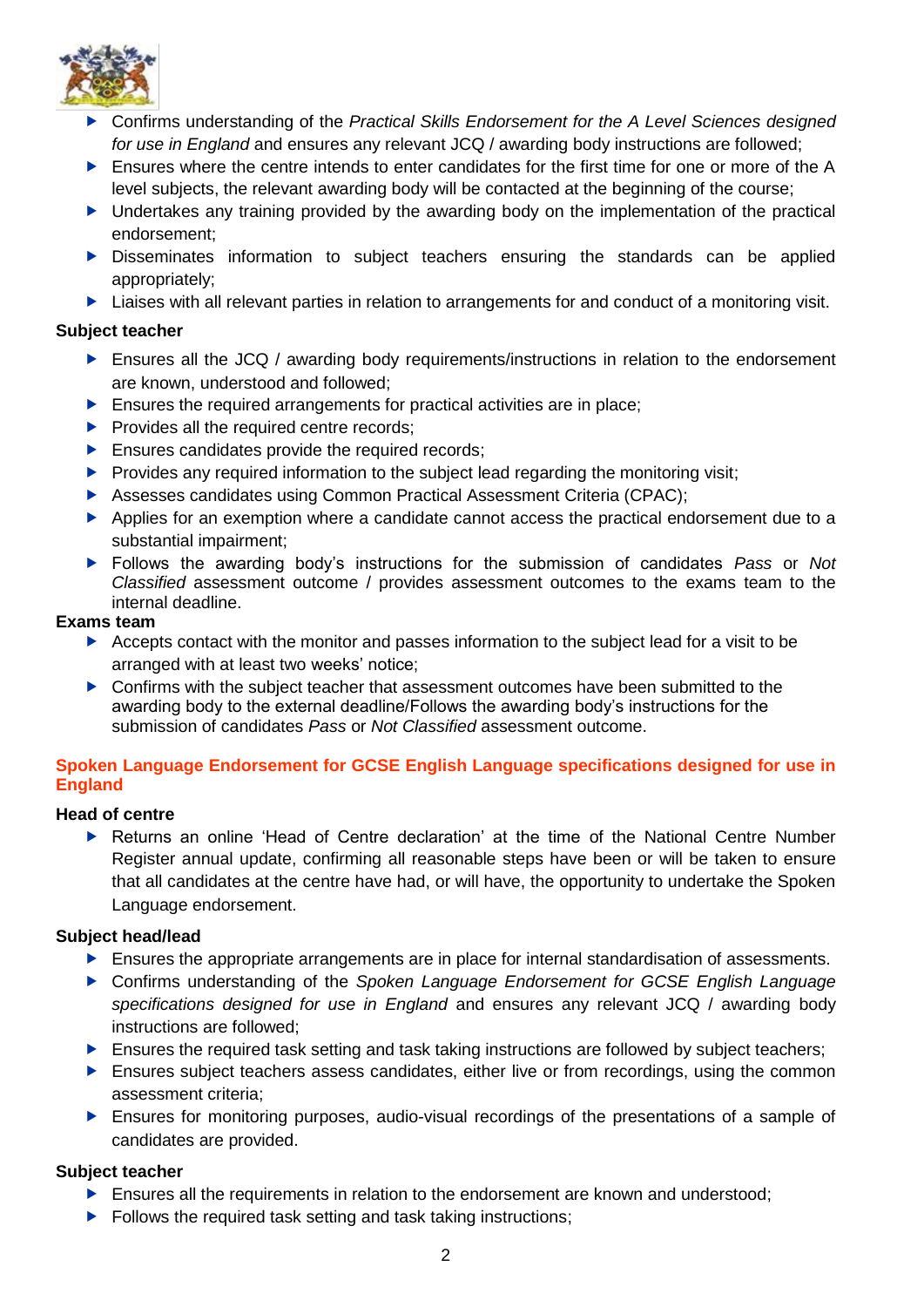

- Assesses candidates, either live or from recordings, using the common assessment criteria;
- Provides audio-visual recordings of the presentations of a sample of candidates for monitoring purposes;
- Follows the awarding body's instructions for the submission of grades (*Pass, Merit, Distinction* or *Not Classified*) and the storage and submission of recordings.

## **Exams team**

Follows the awarding body's instructions for the submission of grades and recordings.

## <span id="page-14-0"></span>**Private candidates**

## **Subject head/lead**

- According to centre policy, confirms if private candidates (including distance learners and home educated candidates) are accepted by the centre for entry for subjects containing components of non-examination assessment (where the specification may be made available to private candidates by the awarding body)
- Ensures relevant staff in the centre administer all aspects of the non-examination assessment process for a private candidate, according to the awarding body's specification.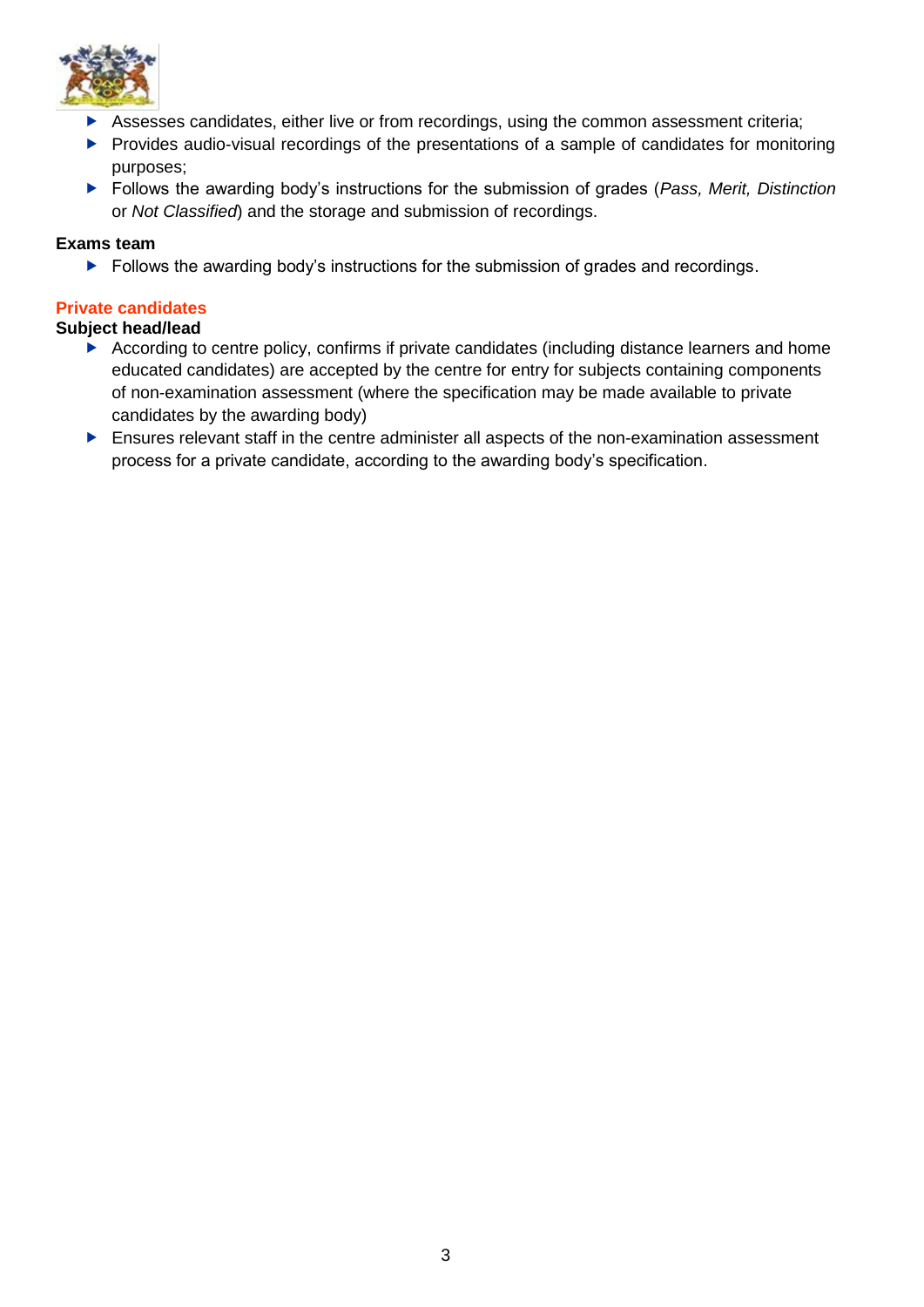

## **Qualification/Subject specific additional information**

This section provides both A-level and GCSE specifications that have non-examinations assessments within their subject area.

## **A-level specifications where non-examined assessments are undertaken (marked with an asterisk)**

<span id="page-15-1"></span><span id="page-15-0"></span>

| <b>Subject</b>            | <b>Exam Board</b> | <b>Qualification Title</b>            | <b>Qualification Code</b> | <b>Module Code</b> | <b>Module Title</b>                           |
|---------------------------|-------------------|---------------------------------------|---------------------------|--------------------|-----------------------------------------------|
| Art                       | <b>AQA</b>        | Art & Design: Fine Art                | 7202                      | 7202/C*            | Personal Investigation                        |
|                           |                   |                                       |                           | 7202/X*            | Externally set assignment                     |
|                           |                   |                                       |                           | H420/01            | Biology A: Biological Processes               |
| <b>Biology</b>            | <b>OCR</b>        |                                       | <b>H420A</b>              | H420/02            | Biology A: Biological Diversity Wtn           |
|                           |                   | <b>Biology A</b>                      |                           | H420/03            | Biology A: Unified Biology Wtn                |
|                           |                   |                                       |                           | H420/04 *          | <b>Practical Endorsement</b>                  |
|                           |                   |                                       |                           | 9CH0 01            | ADV.Inorganic & Phys.Chem                     |
| <b>Chemistry</b>          | Pearson           | Chemistry                             | 9CH <sub>0</sub>          | 9CH0 02            | ADV. Organic & Phys.Chem.                     |
|                           |                   |                                       |                           | 9CH0 03            | Gen & Prac.Princips.in Chem                   |
|                           |                   |                                       |                           | 9CH0 E *           | <b>Practical Endorsement</b>                  |
|                           |                   |                                       |                           | H446/01            | Computer systems                              |
| <b>Computer Science</b>   | <b>OCR</b>        | <b>Computer Science</b>               | <b>H446B</b>              | H446/02            | Algorithms and programming                    |
|                           |                   |                                       |                           | H446/04 *          | Programming project                           |
|                           |                   |                                       |                           | A690U10-1 *        | Drama Comp 1 Theatre Workshop                 |
| <b>Drama</b>              | Eduqas            | Drama and Theatre                     | A690QS                    | A690U20-1          | Drama Comp 2 Text in Action                   |
|                           |                   |                                       |                           | A690U30-1          | Drama Comp 3 Text in Performance              |
|                           |                   | English Literature A                  |                           | 7712/1             | Love through the ages                         |
| <b>English Literature</b> | <b>AQA</b>        |                                       | 7712B                     | 7712/2B            | Texts in shared contexts                      |
|                           |                   |                                       |                           | 7712/C *           | Independent critical study: texts across time |
| <b>EPQ</b>                | <b>AQA</b>        | <b>Extended Project Qualification</b> | 7993                      | 7793 *             | <b>Extended Project</b>                       |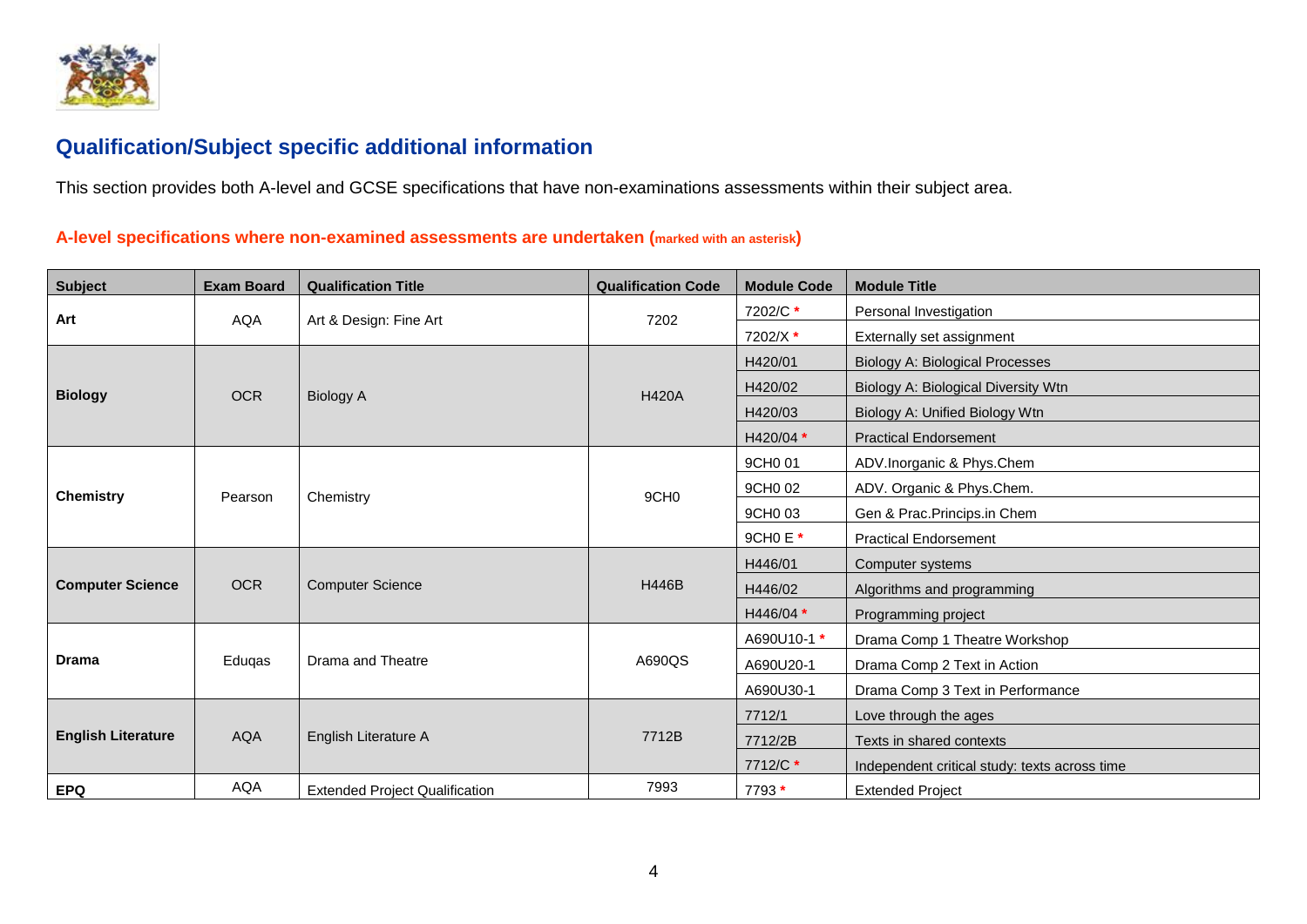

| <b>Subject</b>        | <b>Exam Board</b> | <b>Qualification Title</b>             | <b>Qualification Code</b> | <b>Module Code</b> | <b>Module Title</b>                                      |
|-----------------------|-------------------|----------------------------------------|---------------------------|--------------------|----------------------------------------------------------|
|                       |                   | Geography                              |                           | H481/01            | Physical systems                                         |
| Geography             | <b>OCR</b>        |                                        |                           | H481/02            | Human interactions                                       |
|                       |                   |                                        | H481B                     | H481/03            | Geographical debates                                     |
|                       |                   |                                        |                           | H481/05 *          | <b>Investigative Geography</b>                           |
|                       |                   |                                        |                           | Y113/01            | Britain 1930-1997                                        |
| <b>History</b>        | <b>OCR</b>        | <b>History A</b>                       | H <sub>505</sub>          | Y213/01            | The French Revolution and the rule of Napoleon 1774-1815 |
|                       |                   |                                        |                           | Y318/01            | Russia and its Rulers 1855-1964                          |
|                       |                   |                                        | Y100B *                   |                    | Topic based essay                                        |
|                       |                   |                                        |                           | A680U10-1          | Media Products, Industries and Audiences                 |
| <b>Media</b>          | Eduqas            | <b>Media Studies</b>                   | A680QS                    | A680U20-1          | Media Forms and Products in Depth                        |
|                       |                   |                                        |                           | A680U30-1 *        | Cross-Media Production                                   |
|                       |                   |                                        |                           | H555/01            | Physiological Factors affecting performance              |
| <b>PE</b>             | <b>OCR</b>        | <b>Physical Education</b>              | H <sub>555</sub>          | H555/02            | Psychological factors affecting performance              |
|                       |                   |                                        |                           | H555/03            | Socio-cultural issues in physical activity and sport     |
|                       |                   |                                        |                           | H555/04 *          | Performance in physical education                        |
|                       |                   |                                        |                           | H556/01            | Modelling physics                                        |
| <b>Physics</b>        | <b>OCR</b>        | Physics A                              | <b>H556A</b>              | H556/02            | <b>Exploring physics</b>                                 |
|                       |                   |                                        |                           | H556/03            | Unified physics                                          |
|                       |                   |                                        |                           | H556/04 *          | <b>Practical Endorsement in physics</b>                  |
| <b>Product Design</b> | Pearson           | Design and Technology (Product Design) | 9DT0                      | 9DT0/01            | Principles of Design and Technology                      |
|                       |                   |                                        |                           | 9DT0/02 *          | Independent Design and Make Project                      |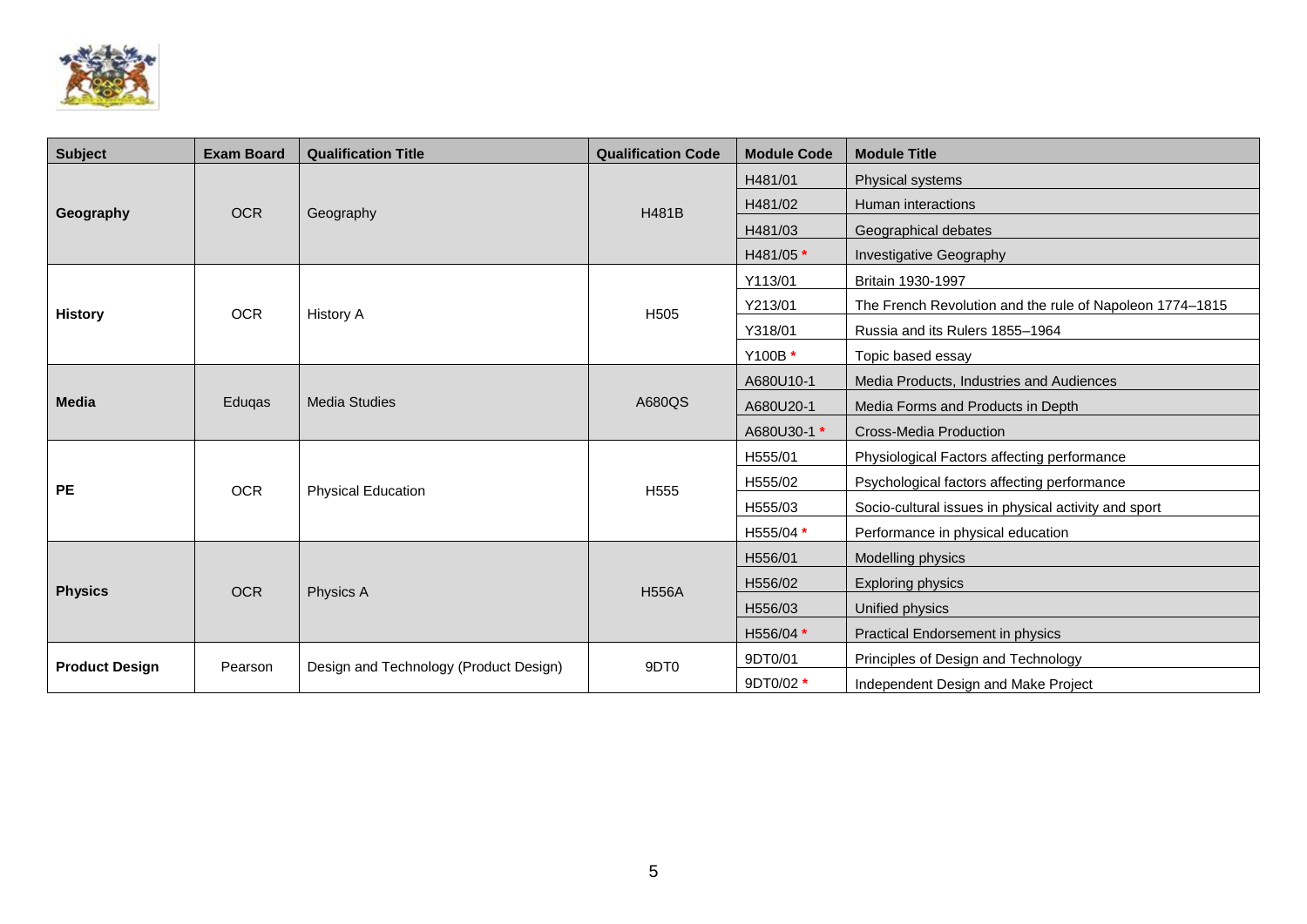

## **GCSE specifications where non-examined assessments are undertaken (marked with an asterisk)**

<span id="page-17-0"></span>

| <b>Subject</b>        | <b>Exam Board</b> | <b>Qualification Title</b>     | <b>Qualification Code</b> | <b>Module Code</b> | <b>Module Title</b>                          |
|-----------------------|-------------------|--------------------------------|---------------------------|--------------------|----------------------------------------------|
| Art                   | Pearson           | Art and Design: Fine Art       | 1FA0                      | 1FA0 01 *          | Personal Portfolio                           |
|                       |                   |                                |                           | 1FA0 02 *          | <b>Externally Set Assignment</b>             |
|                       |                   |                                |                           | C690U10-1 *        | <b>Devising Theatre</b>                      |
| Drama                 | Eduqas            | Drama                          | C690QS                    | C690U20-1*         | Performing                                   |
|                       |                   |                                |                           | C690U30-1          | Interpreting Theatre                         |
| Design and Technology | Pearson           | Design and Technology          | 1DT <sub>0</sub>          | 1DT0/1F            | Core content and Timbers                     |
|                       |                   |                                |                           | 1DT0/02 *          | Investigate, Design, Make, Evaluate          |
|                       |                   |                                |                           | 8700/1             | Explorations in Creative Reading and Writing |
| English Language      | <b>AQA</b>        | English Language               | 8700                      | 8700/2             | Writers' Viewpoints and Perspectives         |
|                       |                   |                                |                           | 8700/C*            | Spoken Language                              |
|                       |                   |                                |                           | J309/01            | Food preparation and nutrition               |
| Food                  | <b>OCR</b>        | Food Preparation and Nutrition | J309B                     | J309/03 *          | Food investigation task                      |
|                       |                   |                                |                           | J309/05 *          | Food preparation task                        |
|                       |                   |                                |                           | C680U10-1          | <b>Exploring the Media</b>                   |
| Media                 | Eduqas            | <b>Media Studies</b>           | C680QS                    | C680U20-1          | Understanding Media Forms and Products       |
|                       |                   |                                |                           | C680U30-1 *        | <b>Creating Media Products</b>               |
|                       |                   |                                |                           | 1MU0 01 *          | Performing Music                             |
| Music                 | Pearson           | Music                          | 1MU0                      | 1MU0 02 *          | Composing                                    |
|                       |                   |                                |                           | 1MU0 03            | Appraising                                   |
|                       |                   |                                |                           | 1PE0 01            | Fitness and Body Systems                     |
| PE                    | Pearson           | <b>Physical Education</b>      | 1PE <sub>0</sub>          | 1PE0 02            | <b>Health and Performance</b>                |
|                       |                   |                                |                           | 1PE0 03 *          | <b>Practical Performance</b>                 |
|                       |                   |                                |                           | 1PE0 04 *          | Personal Exercise Programme                  |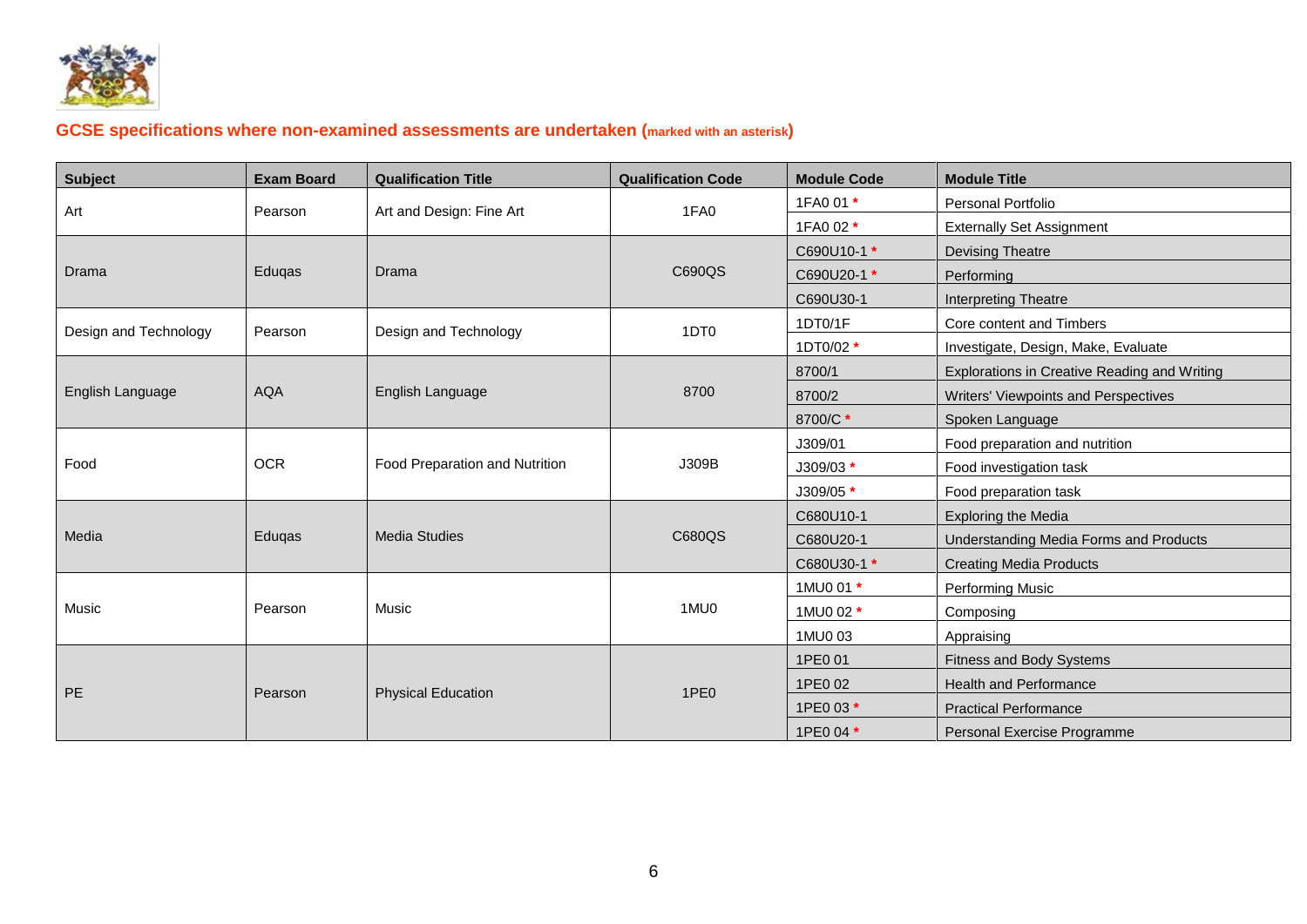

# **Management of issues and potential risks associated with non-examination assessments**

<span id="page-18-0"></span>

| <b>Issue/Risk</b>                                                                                                                 | Centre actions to manage issue/mitigate risk                                                                                                                                                                                                                                                                                                                                                                                                                                                                                                                                                                                                                                                                                                                                                                                                                                                                                                                    | <b>Action by</b>                                      |
|-----------------------------------------------------------------------------------------------------------------------------------|-----------------------------------------------------------------------------------------------------------------------------------------------------------------------------------------------------------------------------------------------------------------------------------------------------------------------------------------------------------------------------------------------------------------------------------------------------------------------------------------------------------------------------------------------------------------------------------------------------------------------------------------------------------------------------------------------------------------------------------------------------------------------------------------------------------------------------------------------------------------------------------------------------------------------------------------------------------------|-------------------------------------------------------|
| <b>Malpractice</b>                                                                                                                |                                                                                                                                                                                                                                                                                                                                                                                                                                                                                                                                                                                                                                                                                                                                                                                                                                                                                                                                                                 |                                                       |
| Centre staff malpractice                                                                                                          | Records confirm that relevant centre staff are familiar with and follow:<br>the current JCQ publication Instructions for conducting non-examination assessments<br>$\bullet$<br>the JCQ document Notice to Centres - Sharing NEA material and candidates' work -<br>۰<br>http://www.jcg.org.uk/exams-office/non-examination-assessments                                                                                                                                                                                                                                                                                                                                                                                                                                                                                                                                                                                                                         | SLT/EO                                                |
| Candidate malpractice                                                                                                             | Records confirm that candidates are informed and understand they must not:<br>submit work which is not their own;<br>$\bullet$<br>make available their work to other candidates through any medium;<br>۰<br>allow other candidates to have access to their own independently sourced material;<br>$\bullet$<br>assist other candidates to produce work;<br>$\bullet$<br>use books, the internet or other sources without acknowledgement or attribution;<br>۰<br>submit work that has been word processed by a third party without acknowledgement;<br>$\bullet$<br>include appropriate, offensive or obscene material.<br>٠<br>Records confirm that candidates have been made aware of the JCQ documents Information for candidates -<br>non-examination assessments and Information for candidates - Social Media - https://www.jcq.org.uk/exams-<br>office/information-for-candidates-documents and understand they must not post their work on social media | Teacher<br><b>HOD</b><br><b>EO</b>                    |
| <b>Task setting</b>                                                                                                               |                                                                                                                                                                                                                                                                                                                                                                                                                                                                                                                                                                                                                                                                                                                                                                                                                                                                                                                                                                 |                                                       |
| Awarding body set task: IT failure/corruption of<br>task details where set task details accessed<br>from the awarding body online | Awarding body key date for accessing/downloading set task noted prior to start of course;<br>IT systems checked prior to key date;<br>Alternative IT system used to gain access;<br>Awarding body contacted to request direct email of task details;                                                                                                                                                                                                                                                                                                                                                                                                                                                                                                                                                                                                                                                                                                            | Teacher<br>Teacher /<br><b>ICT</b><br>SLT / ICT<br>EO |
| Centre set task: Subject teacher fails to meet<br>the assessment criteria as detailed in the<br>specification                     | Ensures that subject teachers access awarding body training information, practice materials etc;<br>Records confirmation that subject teachers understand the task setting arrangements as defined in the<br>awarding body's specification;<br>Samples assessment criteria in the centre set task.                                                                                                                                                                                                                                                                                                                                                                                                                                                                                                                                                                                                                                                              | <b>HOD</b>                                            |
| Candidates do not understand the marking<br>criteria and what they need to do to gain credit                                      | Candidates are provided with the assessment criteria as outlined in the specification.                                                                                                                                                                                                                                                                                                                                                                                                                                                                                                                                                                                                                                                                                                                                                                                                                                                                          | Teacher                                               |
| Subject teacher long term absence during the<br>task setting stage                                                                | See centre's exam contingency plan - Teaching staff extended absence at key points in the exam cycle                                                                                                                                                                                                                                                                                                                                                                                                                                                                                                                                                                                                                                                                                                                                                                                                                                                            | HOD / SLT                                             |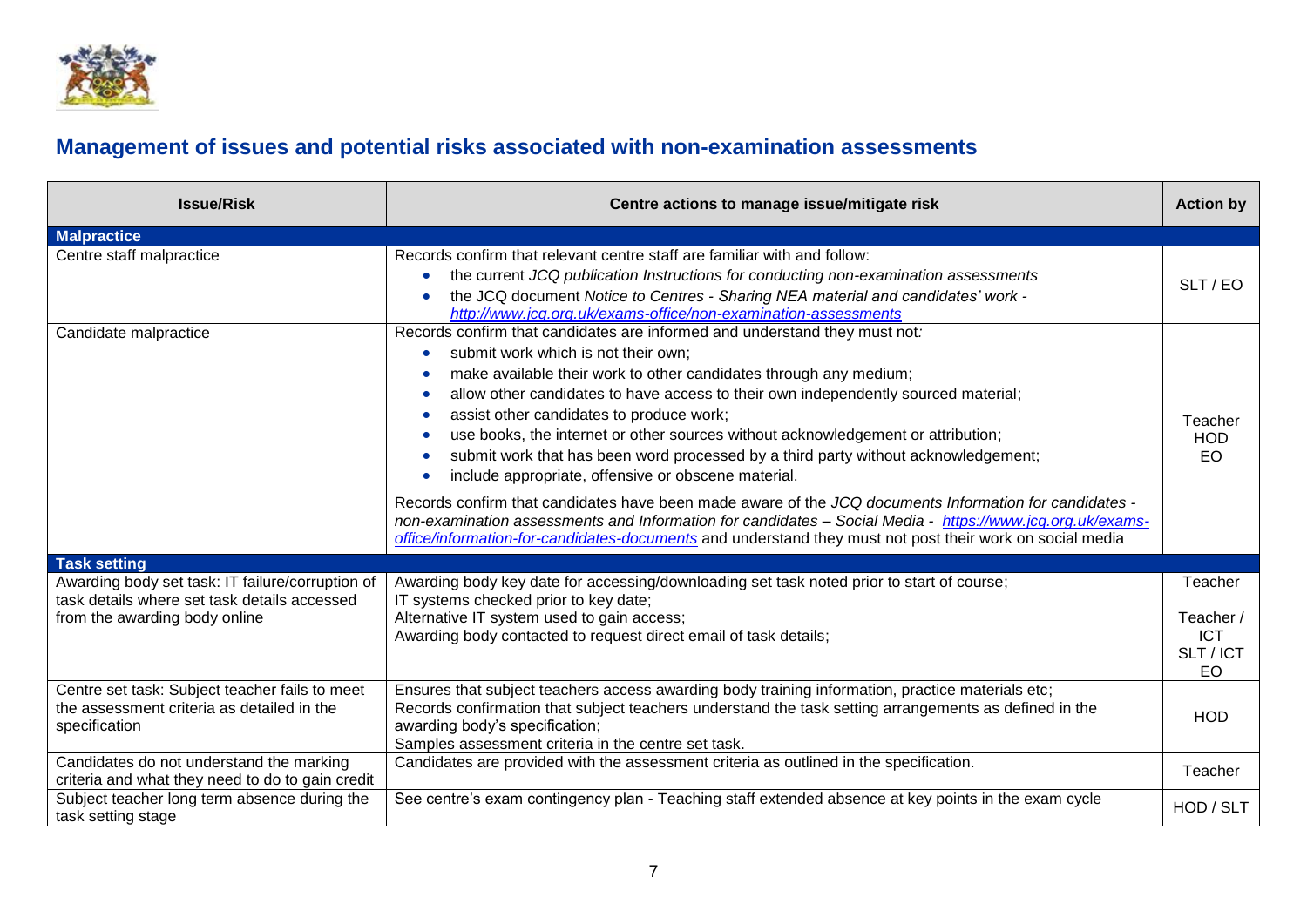

| <b>Issue/Risk</b>                                                                                                                                                       | Centre actions to manage issue/mitigate risk                                                                                                                                                                                                                                                                                                                                                                         | <b>Action by</b>          |
|-------------------------------------------------------------------------------------------------------------------------------------------------------------------------|----------------------------------------------------------------------------------------------------------------------------------------------------------------------------------------------------------------------------------------------------------------------------------------------------------------------------------------------------------------------------------------------------------------------|---------------------------|
| <b>Issuing of tasks</b>                                                                                                                                                 |                                                                                                                                                                                                                                                                                                                                                                                                                      |                           |
| Awarding body set task not issued to<br>candidates on time                                                                                                              | Awarding body key date for accessing set task as detailed in the specification noted prior to start of course;<br>Course information issued to candidates contains details when set task will be issued and needs to be<br>completed by;<br>Set task accessed well in advance to allow time for planning, resourcing and teaching.                                                                                   | Teacher                   |
| The wrong task is given to candidates                                                                                                                                   | Ensures course planning and information taken from the awarding body's specification confirms the correct<br>task will be issued to candidates;<br>Awarding body guidance sought where this issue remains unresolved.                                                                                                                                                                                                | <b>HOD</b>                |
| Subject teacher long term absence during the<br>issuing of tasks stage                                                                                                  | See centre's exam contingency plan - Teaching staff extended absence at key points in the exam cycle                                                                                                                                                                                                                                                                                                                 | HOD / SLT                 |
| A candidate (or parent/carer) expresses<br>concern about safeguarding, confidentiality or<br>faith in undertaking a task such as a<br>presentation that may be recorded | Ensures the candidate's presentation does not form part of the sample which will be recorded;<br>Contacts the awarding body at the earliest opportunity where unable to record the required number of<br>candidates for the monitoring sample.                                                                                                                                                                       | CP/HOD<br>EO              |
| <b>Task taking</b>                                                                                                                                                      |                                                                                                                                                                                                                                                                                                                                                                                                                      |                           |
|                                                                                                                                                                         | <b>Supervision</b>                                                                                                                                                                                                                                                                                                                                                                                                   |                           |
| Planned assessments clash with other centre<br>or candidate activities                                                                                                  | Assessment plan identified for the start of the course;<br>Assessment dates/periods included in centre wide calendar.                                                                                                                                                                                                                                                                                                | SLT / HOD<br>/EO          |
| Rooms or facilities inadequate for candidates<br>to take tasks under appropriate supervision                                                                            | Timetabling organised to allocate appropriate rooms and IT facilities for the start of the course;<br>Staggered sessions arranged where IT facilities insufficient for number of candidates;<br>Whole cohort to undertake written task in large exam venue at the same time (exam conditions do not apply).                                                                                                          | HOD / EO                  |
| Insufficient supervision of candidates to<br>enable work to be authenticated                                                                                            | Confirm subject teachers are aware of and follow the current JCQ publication Instructions for conducting non-<br>examination assessments and any other specific instructions detailed in the awarding body's specification in<br>relation to the supervision of candidates;<br>Confirm subject teachers understand their role and responsibilities as detailed in the Centre's non-examination<br>assessment policy. | Teacher /<br>EO           |
| A candidate is suspected of malpractice prior<br>to submitting their work for assessment                                                                                | Instructions and processes in the current JCQ publication Instructions for conducting non-examination<br>assessments (section 9 Malpractice) are followed;<br>An internal investigation and where appropriate internal disciplinary procedures are followed                                                                                                                                                          | HOD / SLT<br>$/$ EO       |
| Access arrangements were not put in place for<br>an assessment where a candidate is approved<br>for arrangements                                                        | Relevant staff are signposted to the JCQ publication A guide to the special consideration process (section 2),<br>to determine the process to be followed to apply for special consideration for the candidate                                                                                                                                                                                                       | Teacher /<br><b>SENCO</b> |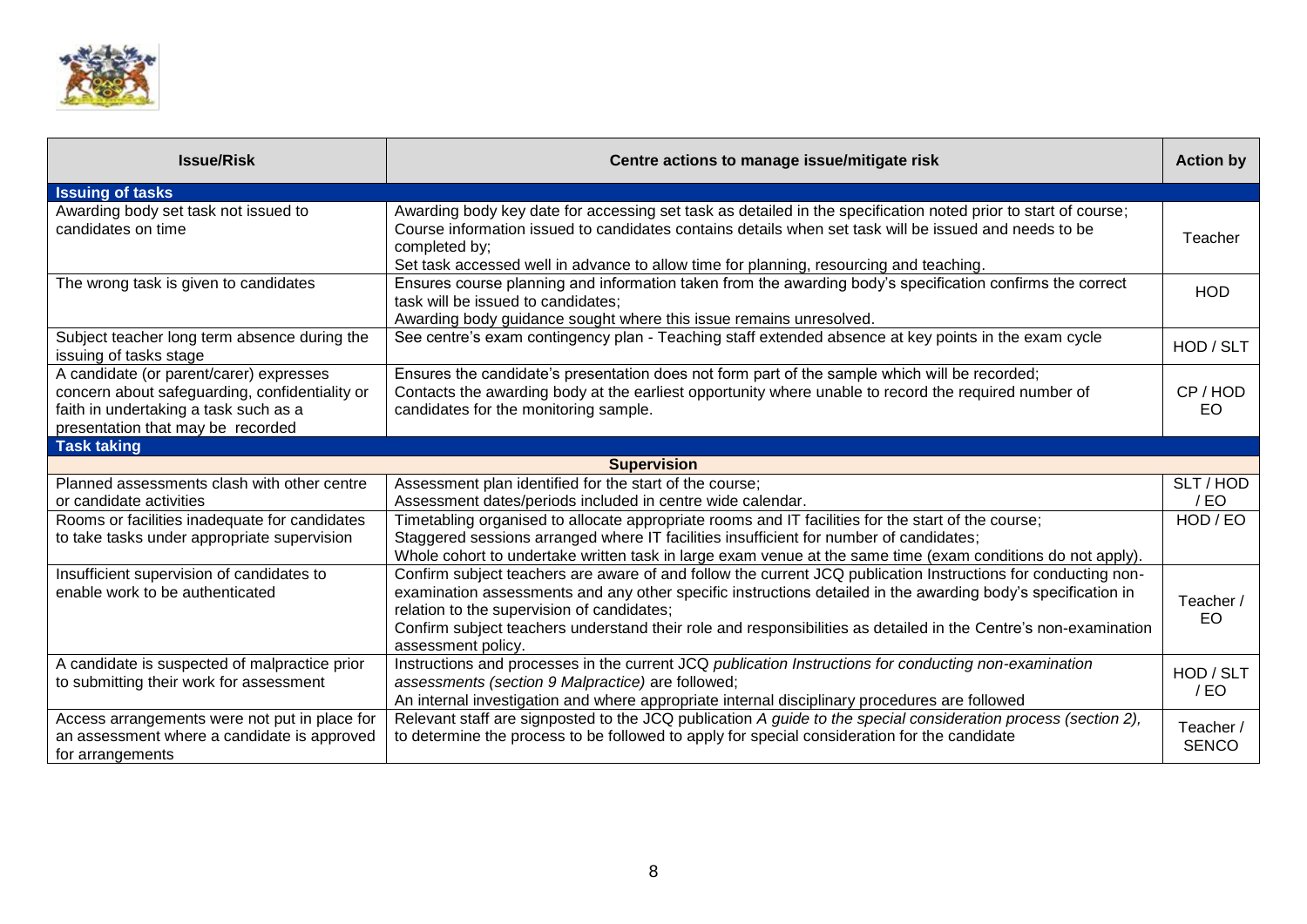

| <b>Issue/Risk</b>                                                                                                                                             | Centre actions to manage issue/mitigate risk                                                                                                                                                                                                                                                                                                                                                                                                                                                                                                                                                                                                   | <b>Action by</b>       |
|---------------------------------------------------------------------------------------------------------------------------------------------------------------|------------------------------------------------------------------------------------------------------------------------------------------------------------------------------------------------------------------------------------------------------------------------------------------------------------------------------------------------------------------------------------------------------------------------------------------------------------------------------------------------------------------------------------------------------------------------------------------------------------------------------------------------|------------------------|
|                                                                                                                                                               | <b>Advice and feedback</b>                                                                                                                                                                                                                                                                                                                                                                                                                                                                                                                                                                                                                     |                        |
| Candidate claims appropriate advice and<br>feedback not given by subject teacher prior to<br>starting on their work                                           | Schemes of work for NEA components delineate the nature and scope of information which candidates need<br>before starting work. Adherence to this checked as part of QA procedures;<br>Detailed and accurate attendance records kept to confirm whether candidates were present to receive<br>information;<br>Candidates made aware of the responsibility to proactively seek advice and feedback where this has been<br>missed due to absence.                                                                                                                                                                                                | HOD / SLT<br>/ Teacher |
| Candidate claims no advice and feedback<br>given by subject teacher during the task-taking<br>stage                                                           | Schemes of work for NEA components delineate the nature and scope of information which candidates need<br>during the task taking stage. Adherence to this checked as part of QA procedures;<br>Detailed and accurate attendance records kept to confirm whether candidates were present to receive<br>information;<br>Candidates made aware of the responsibility to proactively seek advice and feedback where this has been<br>missed due to absence;<br>Teachers keep records of when work has been submitted for feedback and the nature of feedback given.<br>Adherence to this checked as part of QA procedures.                         | HOD / SLT<br>/ Teacher |
| A third party claims that assistance was given<br>to candidates by the subject teacher over and<br>above that allowed in the regulations and<br>specification | An investigation is conducted; candidates and subject teacher are interviewed and statements recorded where<br>relevant;<br>Records as detailed above are provided to confirm all assistance given;<br>Where appropriate, a suspected malpractice report is submitted to the awarding body.                                                                                                                                                                                                                                                                                                                                                    | HOD /<br>SLT/EO        |
| Candidate does not reference information from<br>published source                                                                                             | Candidate is advised at a general level to reference information before work is submitted for formal<br>assessment:<br>Candidate is again referred to the JCQ document Information for candidates: non-examination assessments;<br>Candidate's detailed record of his/her own research, planning, resources etc. is regularly checked to ensure<br>continued completion                                                                                                                                                                                                                                                                        | Teacher                |
| Candidate does not set out references as<br>required                                                                                                          | Candidate is advised at a general level to review and re-draft the set out of references before work is submitted<br>for formal assessment;<br>Candidate is referred to JCQ documentation and subject specific guidance from centre/awarding body on<br>referencing;<br>Specific advice given to candidate is set out in writing and retained to assist with any subsequent investigation;<br>Candidate is again referred to the JCQ document Information for candidates: non-examination assessments;<br>Candidate's detailed record of his/her own research, planning, resources etc. is regularly checked to ensure<br>continued completion | Teacher /<br>EO        |
| Candidate joins the course late after formally<br>supervised task taking has started                                                                          | A separate supervised session(s) is arranged for the candidate to catch up                                                                                                                                                                                                                                                                                                                                                                                                                                                                                                                                                                     | Teacher                |
| Candidate moves to another centre during the<br>course                                                                                                        | Awarding body guidance is sought to determine what can be done depending on the stage at which the move<br>takes place                                                                                                                                                                                                                                                                                                                                                                                                                                                                                                                         | Teacher /<br>EO        |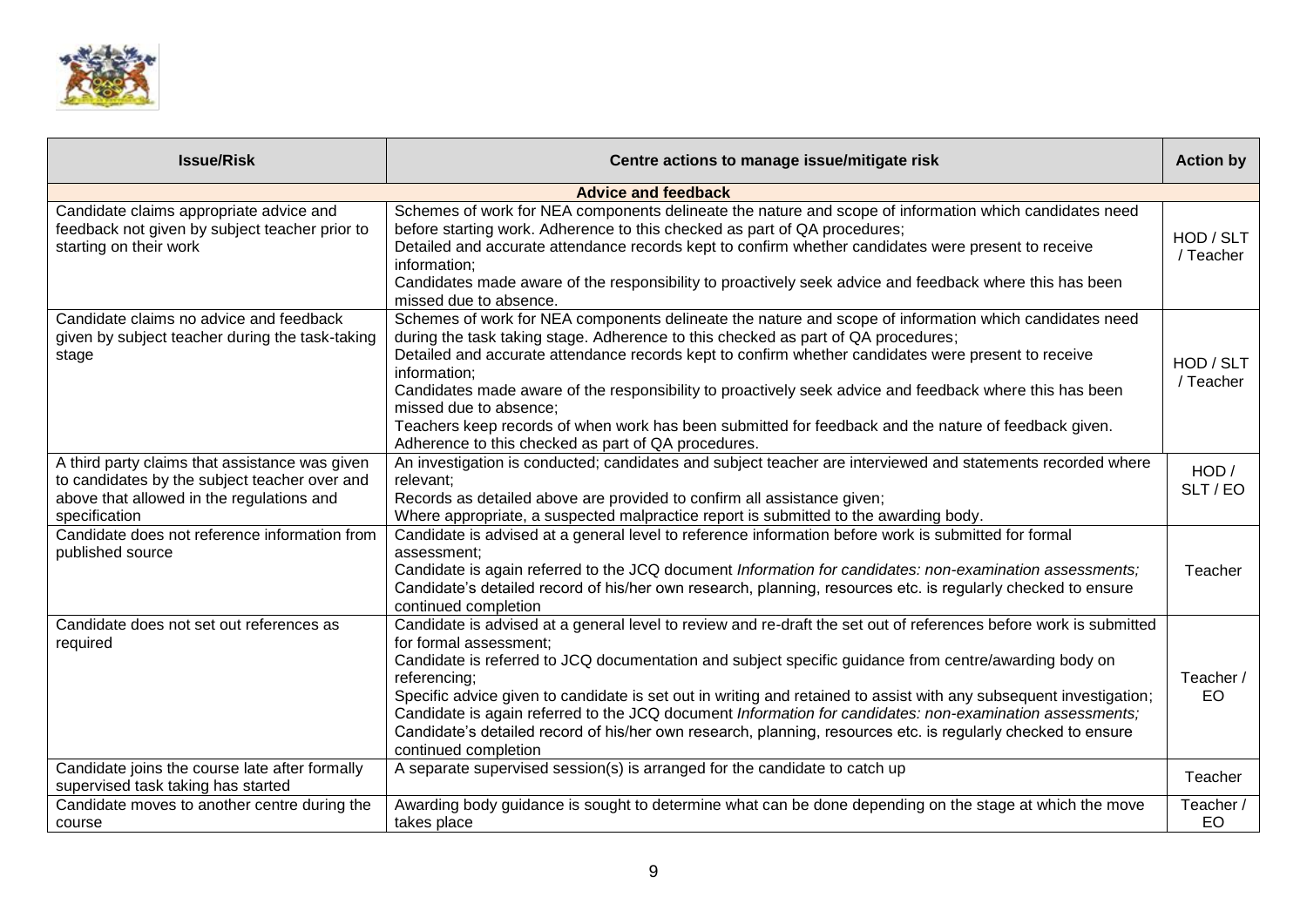

| <b>Issue/Risk</b>                                                                    | Centre actions to manage issue/mitigate risk                                                                                                                                                                           | <b>Action by</b>        |
|--------------------------------------------------------------------------------------|------------------------------------------------------------------------------------------------------------------------------------------------------------------------------------------------------------------------|-------------------------|
| An excluded pupil wants to complete his/her                                          | The awarding body specification is checked to determine if the specification is available to a candidate outside                                                                                                       | HOD /                   |
| non-examination assessment(s)                                                        | mainstream education;                                                                                                                                                                                                  | Teacher /               |
|                                                                                      | If so, arrangements for supervision, authentication and marking are made separately for the candidate<br><b>Resources</b>                                                                                              | EO                      |
|                                                                                      |                                                                                                                                                                                                                        |                         |
| A candidate augments notes and resources<br>between formally supervised sessions     | Preparatory notes and the work to be assessed are collected in and kept secure between formally supervised<br>sessions:                                                                                                |                         |
|                                                                                      | Where memory sticks are used by candidates, these are collected in and kept secure between formally<br>supervised sessions;                                                                                            | Teacher /<br><b>ICT</b> |
|                                                                                      | Where work is stored on the centre's network, access for candidates is restricted between formally supervised                                                                                                          |                         |
|                                                                                      | sessions.                                                                                                                                                                                                              |                         |
| A candidate fails to acknowledge sources on<br>work that is submitted for assessment | Candidate's detailed record of his/her own research, planning, resources etc. is checked to confirm all the<br>sources used, including books, websites and audio/visual resources;                                     |                         |
|                                                                                      | Awarding body guidance is sought on whether the work of the candidate should be marked where candidate's                                                                                                               | Teacher /               |
|                                                                                      | detailed records acknowledges sources appropriately;                                                                                                                                                                   | EO.                     |
|                                                                                      | Where confirmation is unavailable from candidate's records, awarding body guidance is sought and/or a mark                                                                                                             |                         |
|                                                                                      | of zero is submitted to the awarding body for the candidate.                                                                                                                                                           |                         |
|                                                                                      | <b>Word and time limits</b>                                                                                                                                                                                            |                         |
| A candidate is penalised by the awarding body                                        | Records confirm the awarding body specification has been checked to determine if word or time limits are                                                                                                               |                         |
| for exceeding word or time limits                                                    | mandatory:                                                                                                                                                                                                             |                         |
|                                                                                      | Where limits are for guidance only, candidates are discouraged from exceeding them;                                                                                                                                    |                         |
|                                                                                      | Schemes of work for NEA components reinforce the word counts and time limits before and during the task as                                                                                                             | Teacher                 |
|                                                                                      | well as any potential penalties for exceeding these. Adherence to this checked as part of QA procedures;<br>Candidates instructed to include word counts on any work submitted for feedback/assessment. Teachers check |                         |
|                                                                                      | adherence to word/time limits during task taking.                                                                                                                                                                      |                         |
|                                                                                      | <b>Collaboration and group work</b>                                                                                                                                                                                    |                         |
| Candidates have worked in groups where the                                           | Records confirm the awarding body specification has been checked to determine if group work is permitted;                                                                                                              | HOD /                   |
| awarding body specification states this is not                                       | Awarding body guidance sought where this issue remains unresolved.                                                                                                                                                     | Teacher                 |
| permitted                                                                            |                                                                                                                                                                                                                        |                         |
|                                                                                      |                                                                                                                                                                                                                        |                         |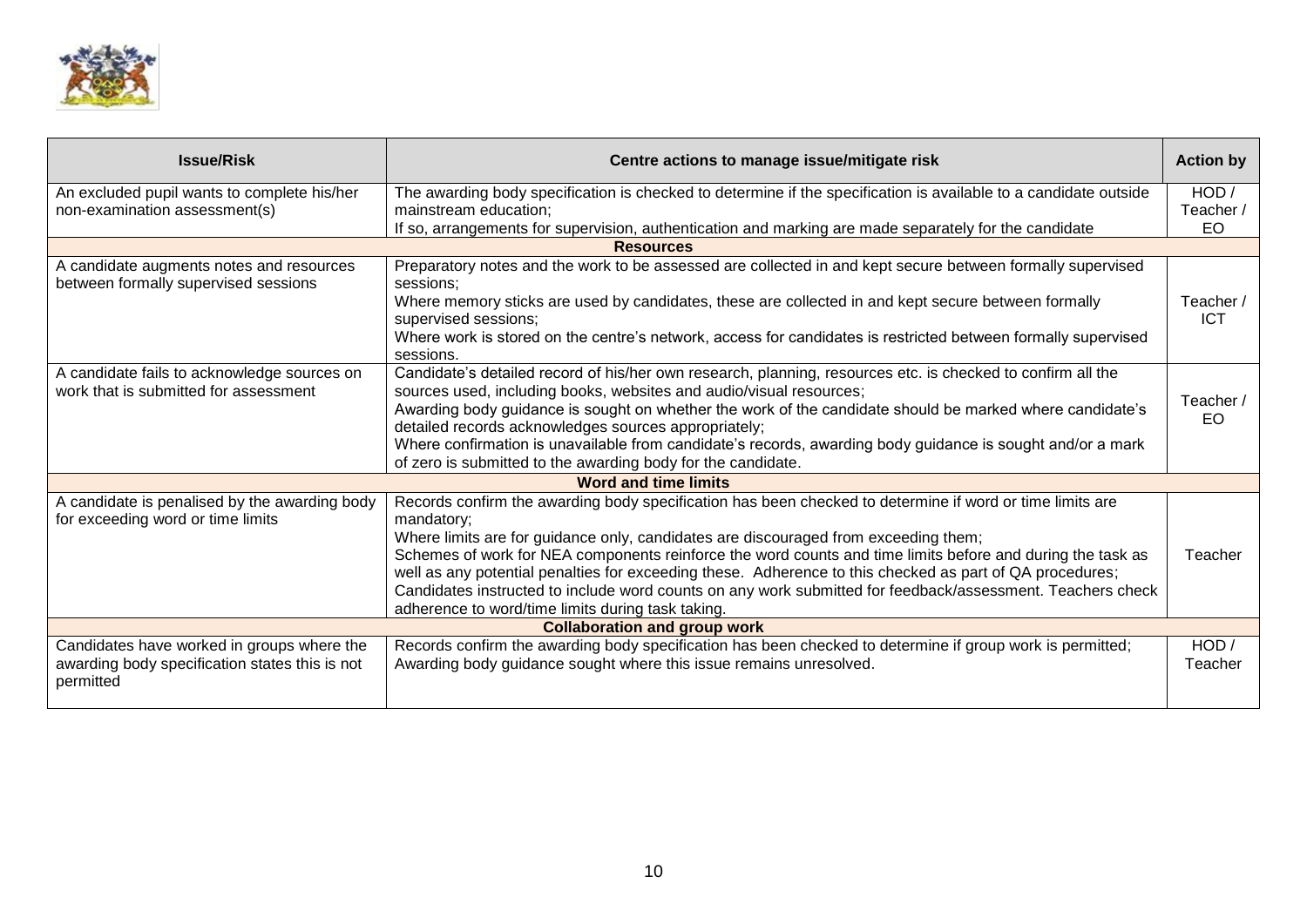

| <b>Issue/Risk</b>                                                                                                                           | Centre actions to manage issue/mitigate risk                                                                                                                                                                                                                                                                                                                                                                                                    | <b>Action by</b>    |  |  |
|---------------------------------------------------------------------------------------------------------------------------------------------|-------------------------------------------------------------------------------------------------------------------------------------------------------------------------------------------------------------------------------------------------------------------------------------------------------------------------------------------------------------------------------------------------------------------------------------------------|---------------------|--|--|
| <b>Authentication procedures</b>                                                                                                            |                                                                                                                                                                                                                                                                                                                                                                                                                                                 |                     |  |  |
| A teacher has doubts about the authenticity of<br>the work submitted by a candidate for internal<br>assessment                              | Records confirm subject staff have been made aware of the JCQ document Teachers sharing assessment<br>material and candidates' work;<br>Records confirm that candidates have been issued with the current JCQ document Information for candidates:<br>non-examination assessments;                                                                                                                                                              | EO/HOD<br>/ Teacher |  |  |
| Candidate plagiarises other material                                                                                                        | Candidates confirm/record that they understand what they need to do to comply with the regulations for non-<br>examination assessments as outlined in the JCQ document Information for candidates: non-examination<br>assessments;<br>The candidate's work is not accepted for assessment;<br>A mark of zero is recorded and submitted to the awarding body.                                                                                    |                     |  |  |
| Candidate does not sign their authentication<br>statement/declaration                                                                       | Records confirm that candidates have been issued with the current JCQ document Information for candidates:<br>non-examination assessments;<br>Candidates confirm/record they understand what they need to do to comply with the regulations as outlined in<br>the JCQ document Information for candidates: non-examination assessments;<br>Declaration is checked for signature before accepting the work of a candidate for formal assessment. | EO/<br>Teacher      |  |  |
| Subject teacher not available to sign<br>authentication forms                                                                               | Ensures a centre-wide process is in place for subject teachers to sign authentication forms at the point of<br>marking candidates work as part of the centre's quality assurance procedures.                                                                                                                                                                                                                                                    | HOD/<br><b>SLT</b>  |  |  |
|                                                                                                                                             | <b>Presentation of work</b>                                                                                                                                                                                                                                                                                                                                                                                                                     |                     |  |  |
| Candidate does not fully complete the<br>awarding body's cover sheet that is attached<br>to their worked submitted for formal<br>assessment | Cover sheet is checked to ensure it is fully completed before accepting the work of a candidate for formal<br>assessment                                                                                                                                                                                                                                                                                                                        | Teacher             |  |  |
|                                                                                                                                             | <b>Keeping materials secure</b>                                                                                                                                                                                                                                                                                                                                                                                                                 |                     |  |  |
| Candidates work between formal supervised<br>sessions is not securely stored                                                                | Records confirm subject teachers are aware of and follow current JCQ publication Instructions for conducting<br>non-examination assessments:<br>Regular monitoring / internal audit ensures subject teacher use of appropriate secure storage.                                                                                                                                                                                                  | HOD / EO            |  |  |
| Adequate secure storage not available to<br>subject teacher                                                                                 | Records confirm adequate/sufficient secure storage is available to subject teacher prior to the start of the<br>course:<br>Alternative secure storage sourced where required.                                                                                                                                                                                                                                                                   | HOD /<br>Teacher    |  |  |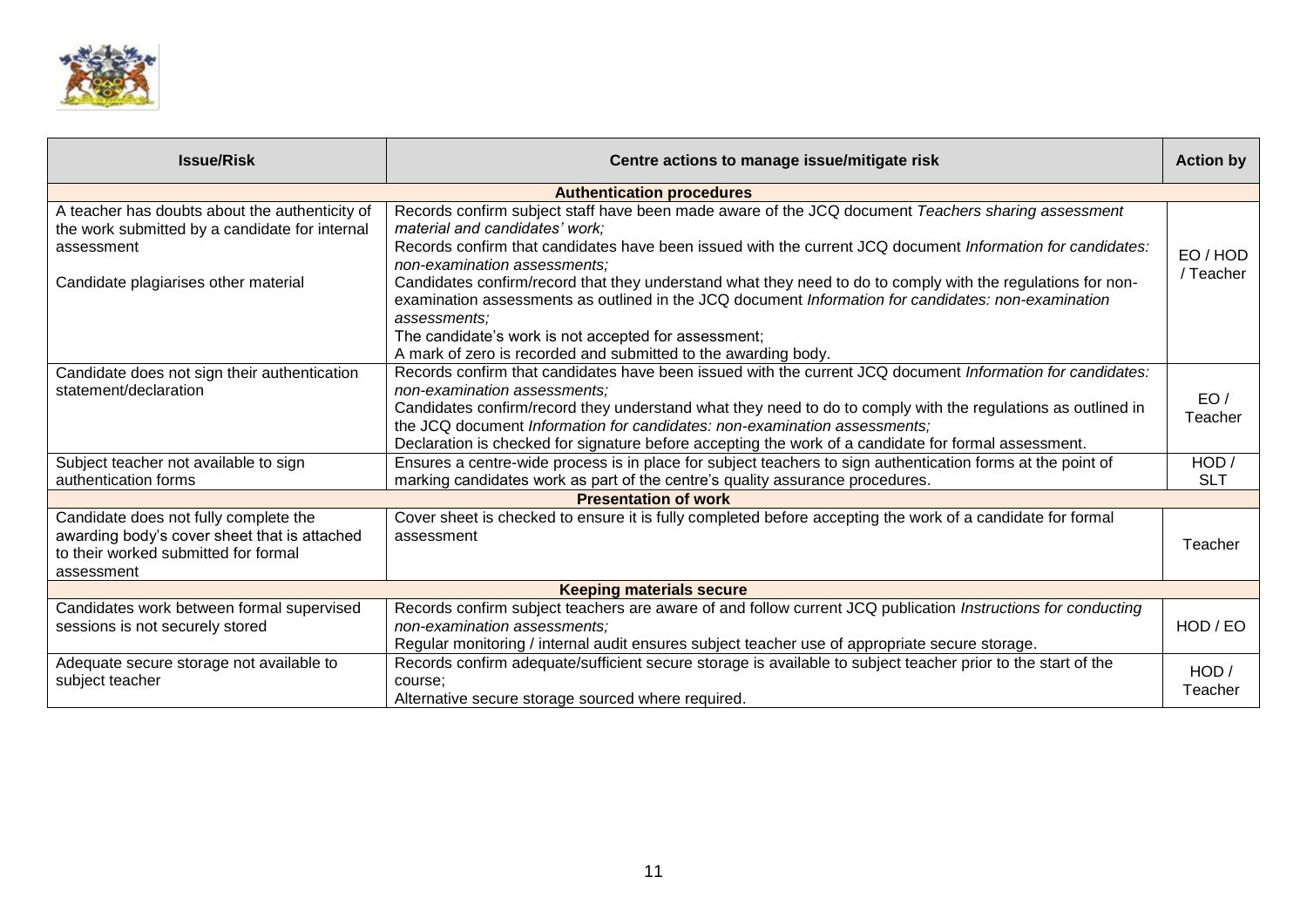

| <b>Issue/Risk</b>                                                                    | Centre actions to manage issue/mitigate risk                                                                                                                                                                                                                                                                                                                                                                                                                                                                                                                                                                                                  | <b>Action by</b>                         |
|--------------------------------------------------------------------------------------|-----------------------------------------------------------------------------------------------------------------------------------------------------------------------------------------------------------------------------------------------------------------------------------------------------------------------------------------------------------------------------------------------------------------------------------------------------------------------------------------------------------------------------------------------------------------------------------------------------------------------------------------------|------------------------------------------|
| Candidates work produced electronically is not<br>securely stored                    | Records confirm subject teachers are aware of and follow current JCQ publication Instructions for conducting<br>non-examination assessments;<br>Internal processes and regular monitoring/internal audit by IT Manager ensures:<br>access to this material is restricted;<br>appropriate security safeguards are in place;<br>an effective back-up strategy is employed so that an up to date archive of candidates' evidence is<br>maintained;<br>any sensitive digital media is encrypted (according to awarding body guidance to ensure that the<br>method of encryption is suitable) to ensure the security of the data stored within it. | Teacher<br><b>HOD</b><br><b>IT</b><br>EO |
| Task marking - externally assessed components                                        |                                                                                                                                                                                                                                                                                                                                                                                                                                                                                                                                                                                                                                               |                                          |
| A candidate is absent on the day of the<br>examiner visit for an acceptable reason   | Awarding body guidance is sought to determine if alternative assessment arrangements can be made for the<br>candidate;<br>If not, eligibility for special consideration is explored and a request submitted to the awarding body where<br>appropriate.                                                                                                                                                                                                                                                                                                                                                                                        | Teacher /<br>EO.                         |
| A candidate is absent on the day of the<br>examiner visit for an unacceptable reason | The candidate is marked absent on the attendance register.                                                                                                                                                                                                                                                                                                                                                                                                                                                                                                                                                                                    | Teacher                                  |
| Task marking - internally assessed components                                        |                                                                                                                                                                                                                                                                                                                                                                                                                                                                                                                                                                                                                                               |                                          |
| A candidate submits little or no work                                                | Where a candidate submits no work, the candidate is recorded as absent when marks are submitted to the<br>awarding body;<br>Where a candidate submits little work, the work produced is assessed against the assessment criteria and a<br>mark allocated appropriately; where the work does not meet any of the assessment criteria a mark of zero is<br>submitted to the awarding body.                                                                                                                                                                                                                                                      | Teacher                                  |
| A candidate is unable to finish their work for<br>unforeseen reason                  | Relevant staff are signposted to the JCQ publication A guide to the special consideration process (section 5),<br>to determine eligibility and the process to be followed for shortfall in work;                                                                                                                                                                                                                                                                                                                                                                                                                                              | <b>EO</b>                                |
| The work of a candidate is lost or damaged                                           | Relevant staff are signposted to the JCQ publication Instructions for conducting non-examination assessments<br>(Section 8), to determine eligibility and the process to be followed for lost or damaged work.                                                                                                                                                                                                                                                                                                                                                                                                                                | EO/<br>Teacher                           |
| Candidate malpractice is discovered                                                  | Instructions and processes in the current JCQ publication Instructions for conducting non-examination<br>assessments (section 9 Malpractice) are followed;<br>Investigation and reporting procedures in the current JCQ publication Suspected Malpractice: Policies and<br>Procedures are followed:<br>Appropriate internal disciplinary procedures are also followed.                                                                                                                                                                                                                                                                        | Teacher /<br>HOD / SLT<br>$/$ EO         |